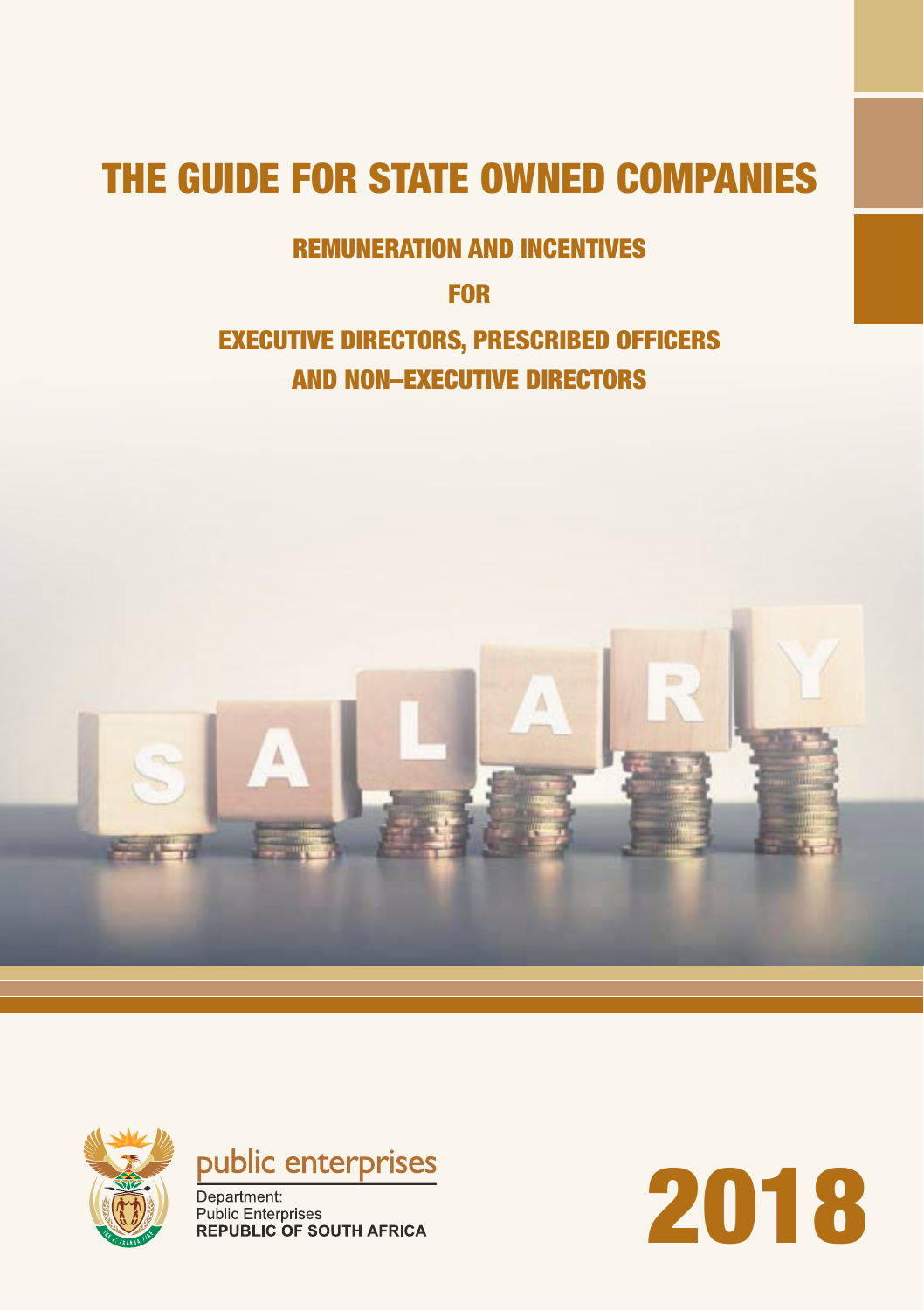

### THE GUIDE FOR STATE OWNED COMPANIES

#### REMUNERATION AND INCENTIVES FOR

EXECUTIVE DIRECTORS, PRESCRIBED OFFICERS AND NON–EXECUTIVE DIRECTORS

2018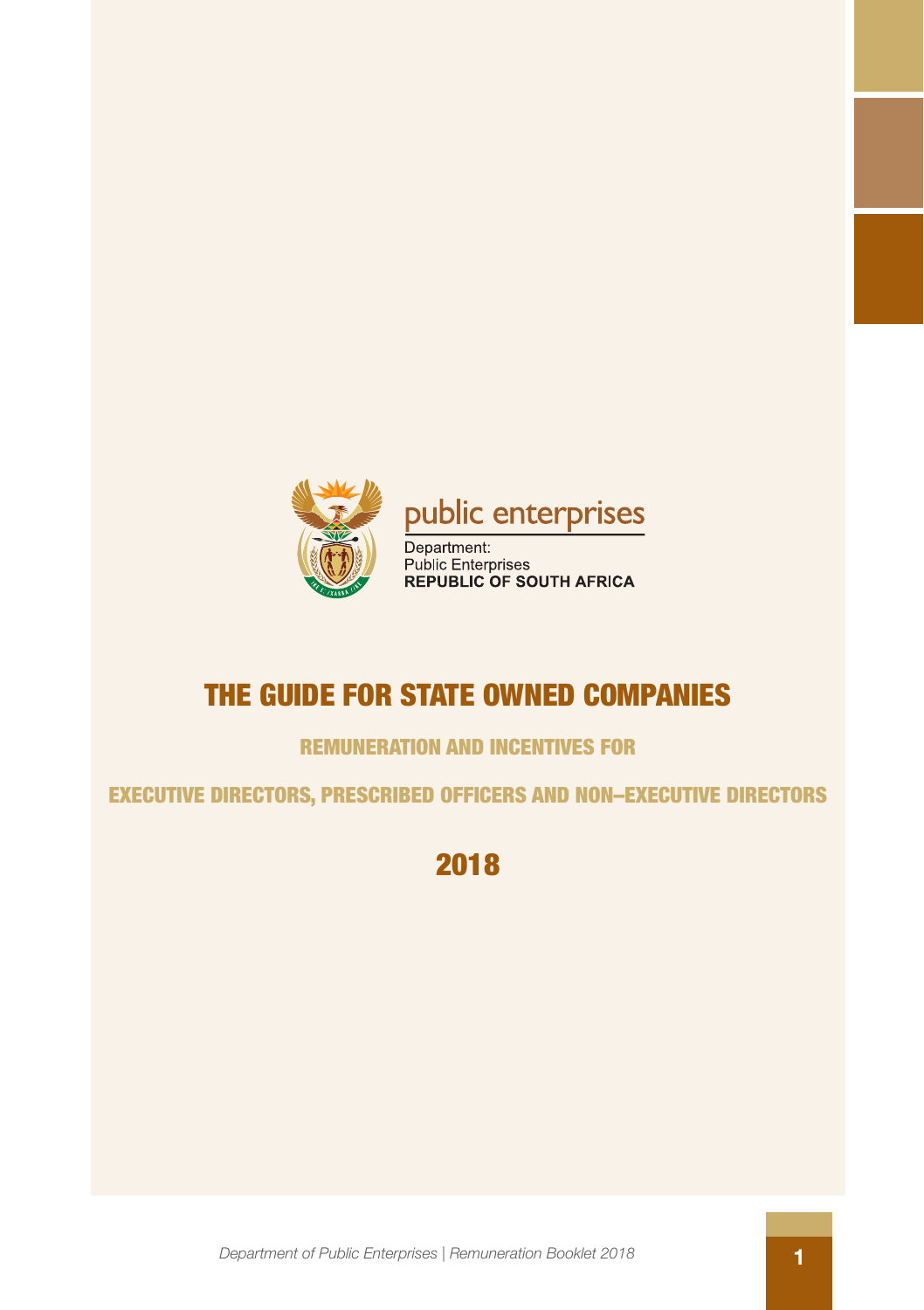# **Table of contents**

| 2.             |                                                                        |  |
|----------------|------------------------------------------------------------------------|--|
| 3.             |                                                                        |  |
| 4.             |                                                                        |  |
| 5.             |                                                                        |  |
| 6.             |                                                                        |  |
| 7 <sub>1</sub> | Prescribed officers and executive directors: guaranteed remuneration26 |  |
| 8.             | Prescribed officers and executive directors: short-term incentives 28  |  |
| 9.             | Prescribed officers and executive directors: long-term incentives30    |  |
| 10.            |                                                                        |  |
|                | Annexure a: King IV: Remuneration of Directors and                     |  |
|                |                                                                        |  |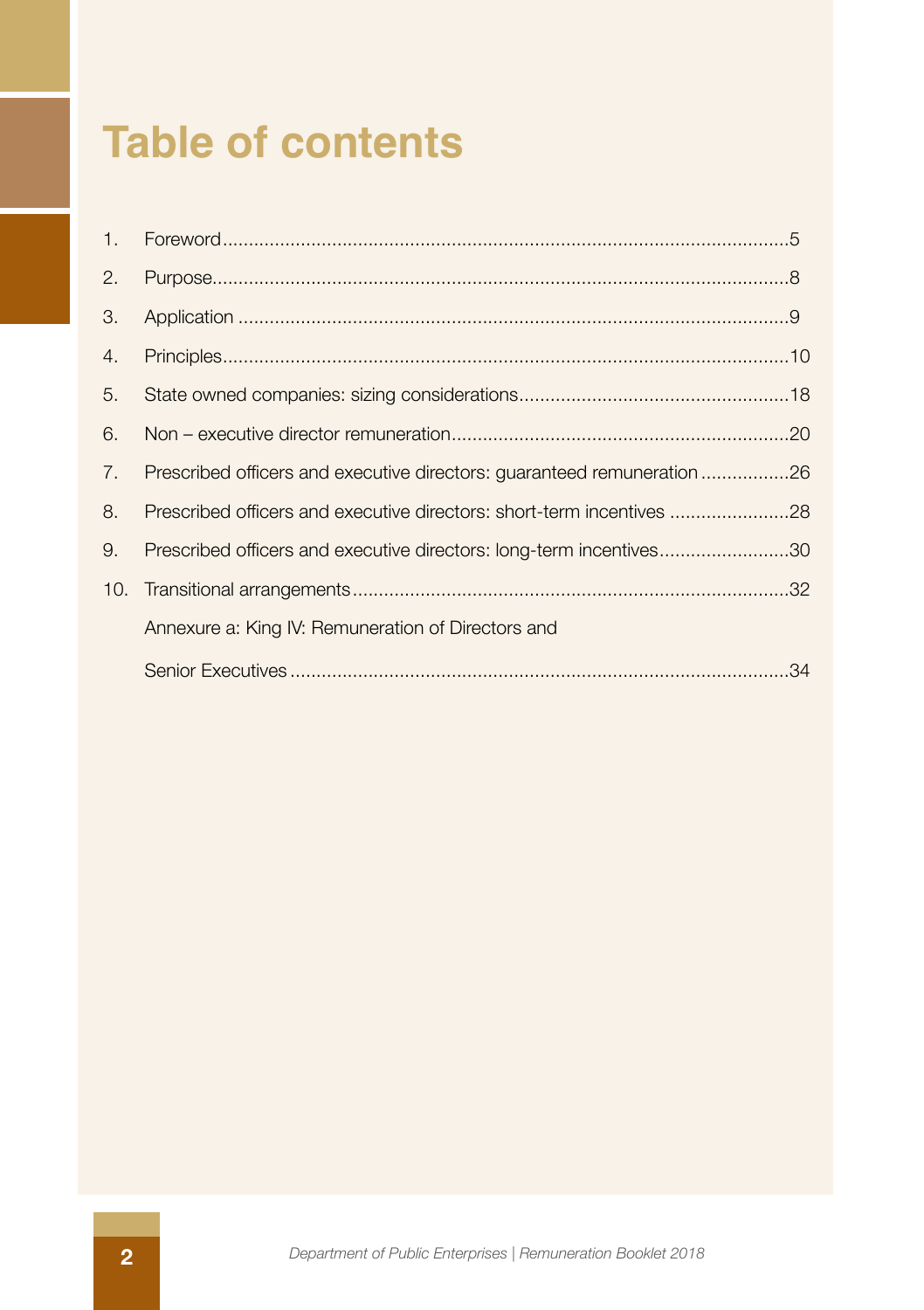# **Glossary of Terms**

| <b>Chief Executive Officer (CEO)</b>                              | Accounting Officer of the SOC in terms of the PFMA.                                                                                                                                                                            |
|-------------------------------------------------------------------|--------------------------------------------------------------------------------------------------------------------------------------------------------------------------------------------------------------------------------|
|                                                                   |                                                                                                                                                                                                                                |
| Chairperson                                                       | The Chairperson of the Board of a SOC as appointed by<br>the Executive Authority, approved by Cabinet.                                                                                                                         |
| <b>Companies Act</b>                                              | The companies Act no. 71 of 2008                                                                                                                                                                                               |
| <b>Department of Public</b><br><b>Enterprises (DPE)</b>           | The National Department of Public Enterprises of the<br>Republic of South Africa.                                                                                                                                              |
| <b>Executive Director (ED)</b>                                    | Executive Director and ex officio to the Board as<br>appointed by the Shareholder Representative in terms of<br>the SOC MOI.                                                                                                   |
| <b>Executive Authority</b>                                        | A member of Cabinet who has shareholder oversight of<br>a SOC.                                                                                                                                                                 |
| <b>Executive Employees</b>                                        | Refers to Prescribed Officers and Executive Directors of<br>the SOC.                                                                                                                                                           |
| Gatekeepers                                                       | A combination of non-negotiable targets which must be<br>met before any performance incentives can be assessed.                                                                                                                |
| Inter-ministerial oversight<br>committee on remuneration<br>(IMC) | Inter-Ministerial Oversight Committee on Remuneration as<br>established in terms of this Guide.                                                                                                                                |
| <b>King Codes</b>                                                 | The King Code of Governance Principles and the King<br>Report on Governance as published by the Institute of<br>Directors in Southern Africa (IoDSA), formally, from time<br>to time.                                          |
| Long Term Incentive (LTI)                                         | Long Term Incentives are only included as part of<br>the SOC remuneration policy on the approval of the<br>Shareholder Minister for the delivery of excellent<br>performance levels of long term targets.                      |
| Median                                                            | The midpoint of earnings or salary levels based on<br>representative state-linked benchmarks.                                                                                                                                  |
| <b>Memorandum of Incorporation</b>                                | As defined in section 1 of the Companies Act, the<br>document as amended from time to time that sets out<br>the rights; duties; and responsibilities of shareholders,<br>directors and others within and in relation to a SOC. |
| <b>Minister</b>                                                   | The Minister of Public Enterprises.                                                                                                                                                                                            |
| Non - Executive Director of the<br><b>Board (NED)</b>             | Non - Executive Director of the Board as appointed by<br>the Shareholder Representative, in terms of the MOI.                                                                                                                  |
| <b>Organisational Sizing</b>                                      | An agreed methodology to differentiate between<br>organisations based on appropriate sizing factors.                                                                                                                           |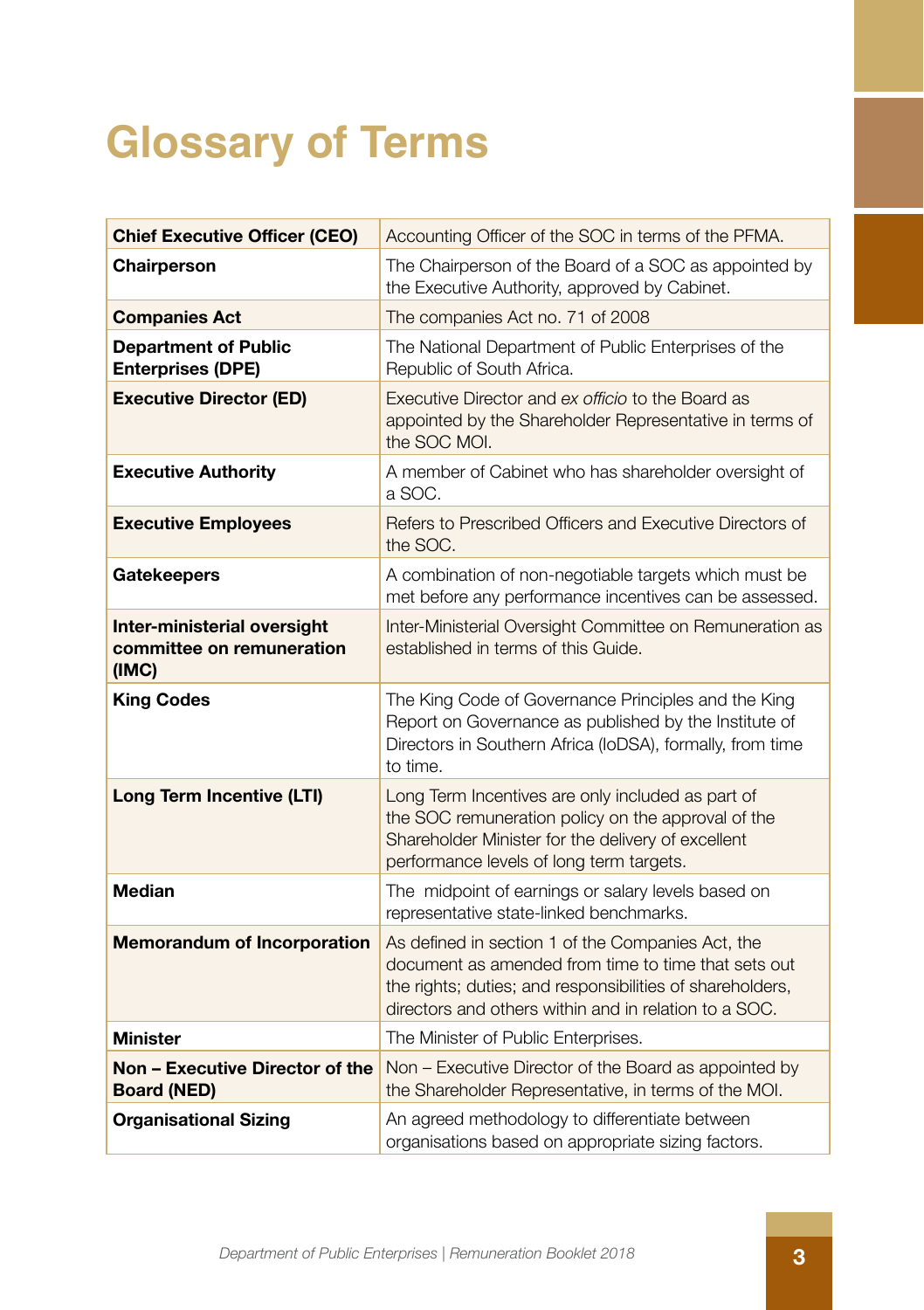| <b>Parent Department</b>                                      | Government department that supports the Executive<br>Authority who has shareholder oversight of the SOC.                                                                                                                               |
|---------------------------------------------------------------|----------------------------------------------------------------------------------------------------------------------------------------------------------------------------------------------------------------------------------------|
| <b>Performance Incentives</b>                                 | Includes short term incentives and long term incentives.<br>This form of reward is not quaranteed, but based on<br>achieving performance targets.                                                                                      |
| <b>PFMA</b>                                                   | Public Finance Management Act no. 1 of 1999                                                                                                                                                                                            |
| <b>Presidential Review</b><br><b>Committee Report on SOCs</b> | The final Report of the Presidential Review Committee<br>on state owned entities as announced by government in<br>June 2013, entitled, "Growing the Economy - Bridging<br>the Gap".                                                    |
| <b>Shareholder's Compact</b>                                  | As defined in the PFMA, the Shareholder's Compact<br>documents the mandated key performance measures<br>and indicators to be attained by a SOC, as agreed<br>between the Board and Executive Authority.                                |
| <b>Shareholder Minister</b>                                   | The Executive Authority responsible for the Shareholder<br>oversight of the SOC.                                                                                                                                                       |
| <b>Short Term Incentive (STI)</b>                             | Short Term Incentives are only included as part of<br>the SOC remuneration policy on the approval of the<br>Shareholder Minister for the delivery of excellent<br>performance levels annually.                                         |
| <b>State Owned Company (SOC)</b>                              | For the purpose of this document "SOC" refers to a<br>State Owned Company as incorporated in terms of the<br>Companies Act, 71 of 2008 and those listed in Schedule<br>2, 3B and 3D of the Public Finance Management Act 1<br>of 1999. |
| <b>Total Cost Guaranteed</b><br>Package                       | The total fixed cost of employment which includes base<br>pay and other benefits such as medical aid and pension,<br>which may be offered by the SOC.                                                                                  |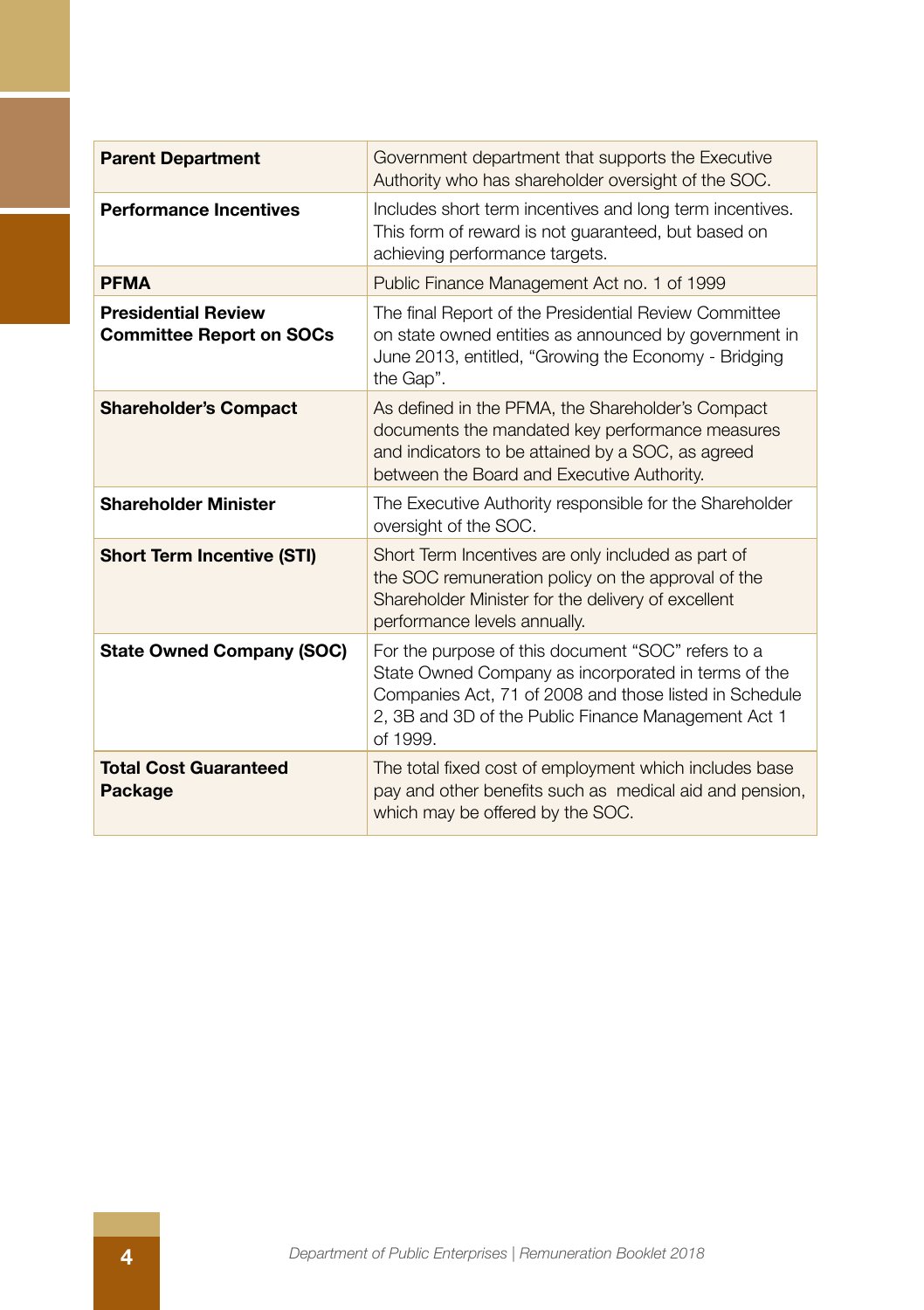## **1. Foreword**



**Mr Pravin Gordhan, MP**  Minister of Public Enterprises

**P**resident Cyril Ramaphosa in his<br>February 2018 State of the Nation<br>Address emphasised that: "Growth, February 2018 State of the Nation emphasised development and transformation depend on a strong and capable state.

"Many of our State-Owned Enterprises are experiencing severe financial, operation and governance challenges, which has impacted on the performance of the economy and placed pressure on the fiscus.

"We will intervene decisively to stabilise and revitalise State-Owned Enterprises.

"Government will take further measures to ensure that all state owned companies fulfil their economic and developmental mandates.

"As we address challenges in specific companies, work will continue on the broad architecture of the State Owned Enterprises sector to achieve better coordination, oversight and sustainability."

It is therefore my pleasure, as Minister of Public Enterprises, to issue the new Guide for the Remuneration and Incentive for State Owned Companies' (SOCs') Executive Directors, Prescribed Officers and Non-Executive Directors (the Remuneration Guide).

Standardising the practice of remuneration and performance incentives advances Government's goals for transparent and accountable corporate governance of SOCs, and assists SOCs to demonstrate their social consciousness and responsibility.

Inequality is our collective national challenge, and it is imperative that the Boards of SOCs operate in alignment with their Shareholder's (that is, Government's) policy of fiscal prudence – as well as the best interests of the people – when taking decisions on remuneration policies.

Before the publication of the new Guide, it was the responsibility of each SOC's Board's remuneration committee to develop remuneration policies and practices that achieve the best value for all stakeholders. This non-standardised approach led to some individuals being offered better remuneration packages than others; and did not necessarily deliver the best value for the peoples' money.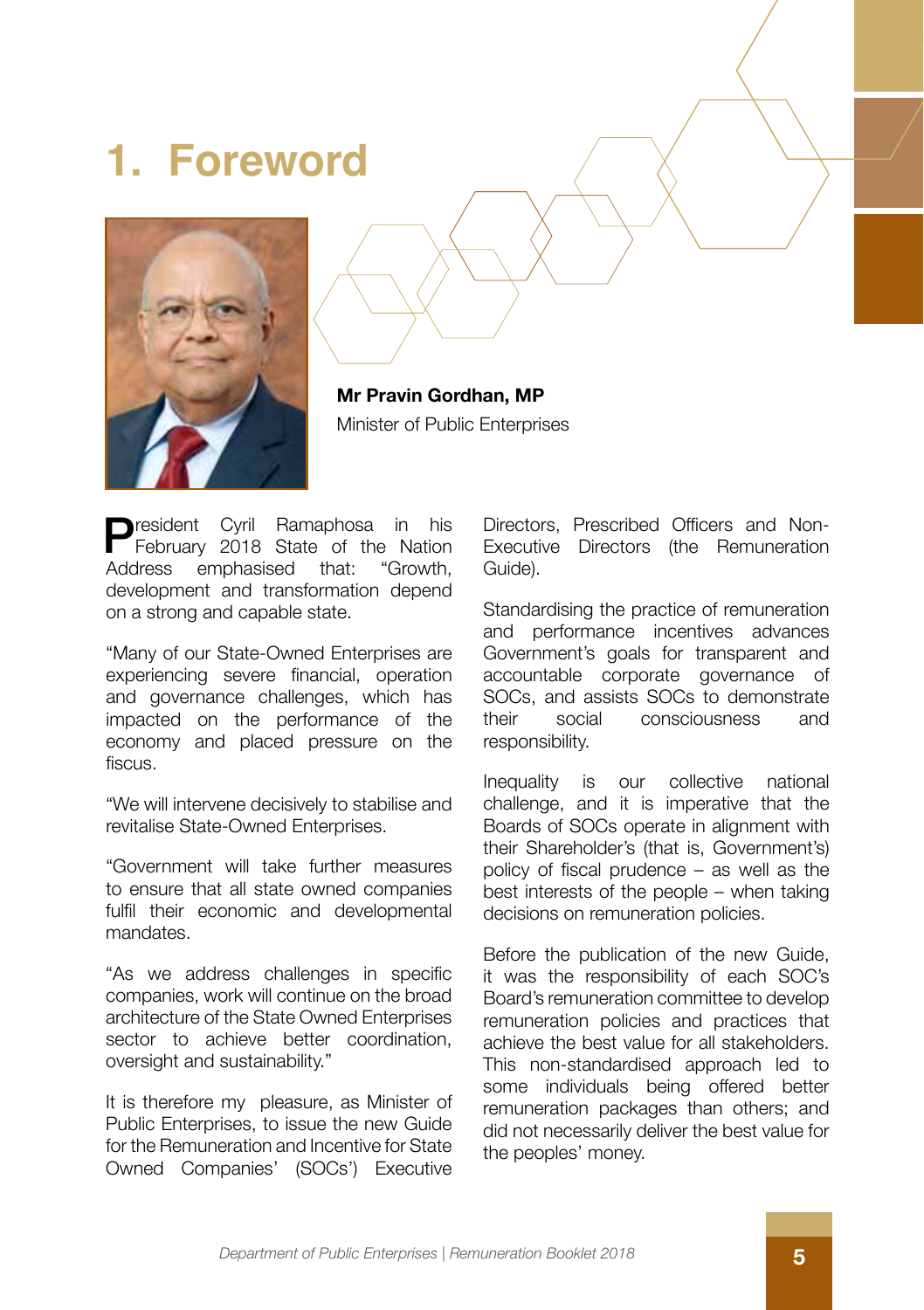The discussions on what form of new system to introduce were fascinating. A number of widely divergent views were expressed and considered. Proposals that were considered ranged from capping executive pay until the gap between executives and lower income earners is reasonably reduced, to simply applying public sector salary scales to all SOCs. A more widely held view was one that, while appreciating the inherent socio-economic mandate of SOCs in the developmental state, SOCs competed with the private sector for executive talent and are therefore bound to offer commensurate remuneration packages.

The Guide seeks to find the proverbial middle ground, bearing in mind the commercial and inherent developmental objectives of SOCs. Austerity checks and balances are applied by many States to contain executive salaries to reasonable levels, and improve accountability and transparency. The Guide allows the Boards and Government (as Shareholder) to collectively address payments to Directors and Prescribed Officers.

The application of the Guide will require changes in the behaviour and mind-set of SOCs. The Boards will have to pay closer attention to the remuneration policy holistically, and consider the views of the Shareholder on remuneration levels and incentives paid for good performance.

The Guide must be applied without deviation or exception and effectively replaces the Cabinet-approved 2007 DPE Remuneration Guidelines. This ensures that SOCs, in the further development of their remuneration policies, immediately adhere with the principles of the Guide.

Adherence to the Guide will be further enforced through each SOC's Memorandum of Incorporation and their annual Shareholder's Compact.

Cabinet, in April 2013, accepted the final Report of the Presidential Review Committee (PRC) on State Owned Entities. Among the Report's recommendations is the need for Government to establish a Central Remuneration Authority to independently develop and oversee the remuneration policies and practices of SOCs.

The Inter-Ministerial Oversight Committee on Remuneration is henceforth established to oversee the implementation of this Guide, and in due course the Guide will be integrated into Government's single overarching legislation subsequent to the development of Government's Shareholder Management Bill for all SOCs.

In issuing the Guide, Government calls for improved governance, greater transparency and enhanced accountability by all Boards.

My sincere appreciation goes to Cabinet, the Directors-General Technical Task Team and officials who have worked with me to refine the Guide. Special thanks go to the Inter-Ministerial Committee on SOC Reform and the Presidency in supporting this initiative. Going forward we trust that the Guide will be part of a harmonised and systematic legal framework to oversee the governance of SOCs. The critical work of implementation begins!

#### **Mr Pravin Gordhan, MP**

Minister of Public Enterprises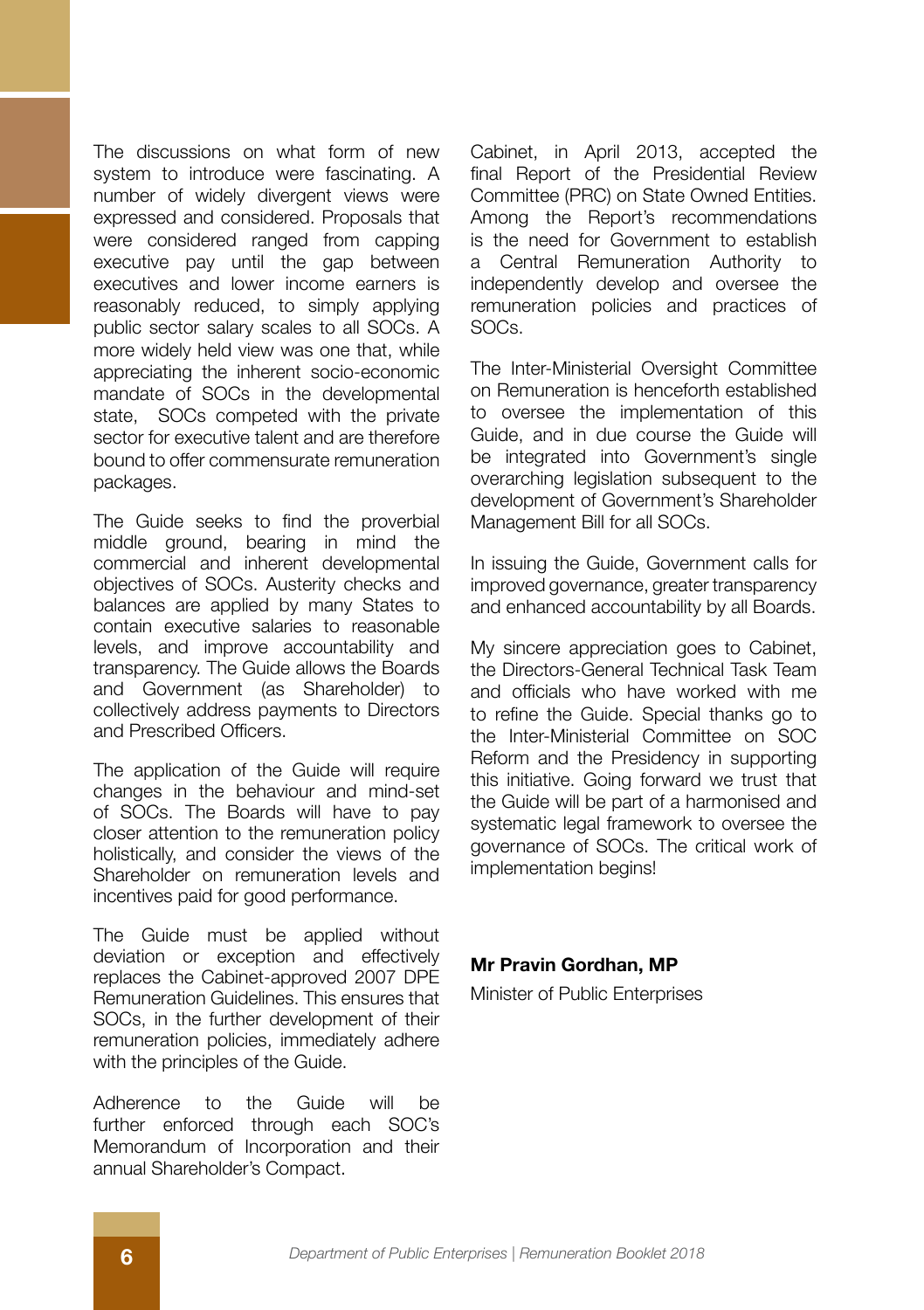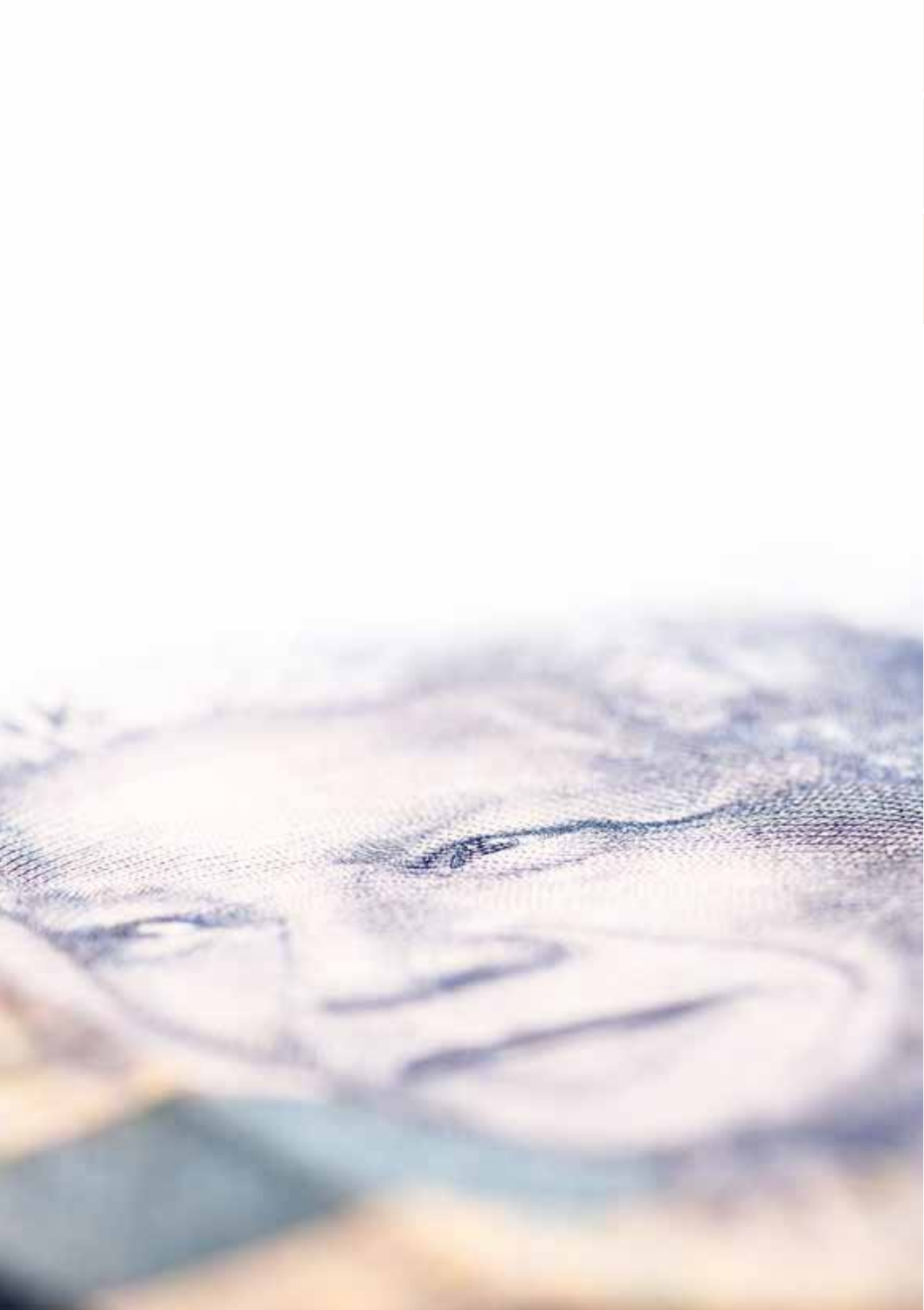# **2. Purpose**

- 2.1 These principles have been compiled to assist SOC Boards and its Remuneration Committees in the determination and negotiation of all related remuneration for EDs, POs and NEDs.
- 2.2 The Board and Remuneration Committees of SOCs are expected to apply the Guide to EDs, POs and NEDs in formulating related remuneration and incentive policies.



# Equality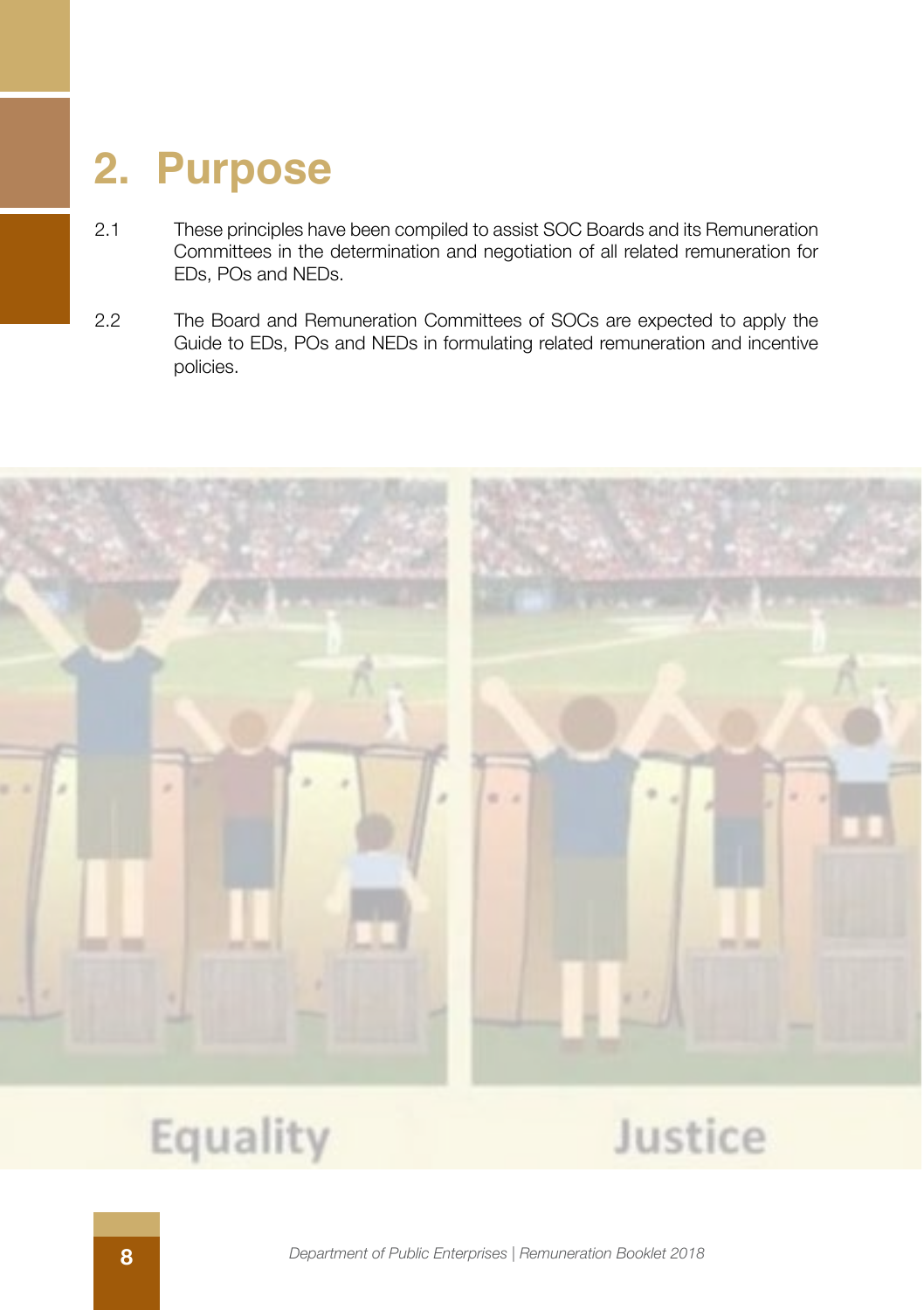# **3. Application**

This Guide is applicable and considered binding to $^{\rm !}$ :

| 3.1 | SOC <sub>s</sub> :             |
|-----|--------------------------------|
| 3.2 | PFMA Schedule 2 entities;      |
| 3.3 | PFMA Schedule 3B entities and: |

3.4 PFMA Schedule 3D entities.

<sup>1</sup> PFMA scheduled entities that have a commercial mandate and subject to Labour Relations Act.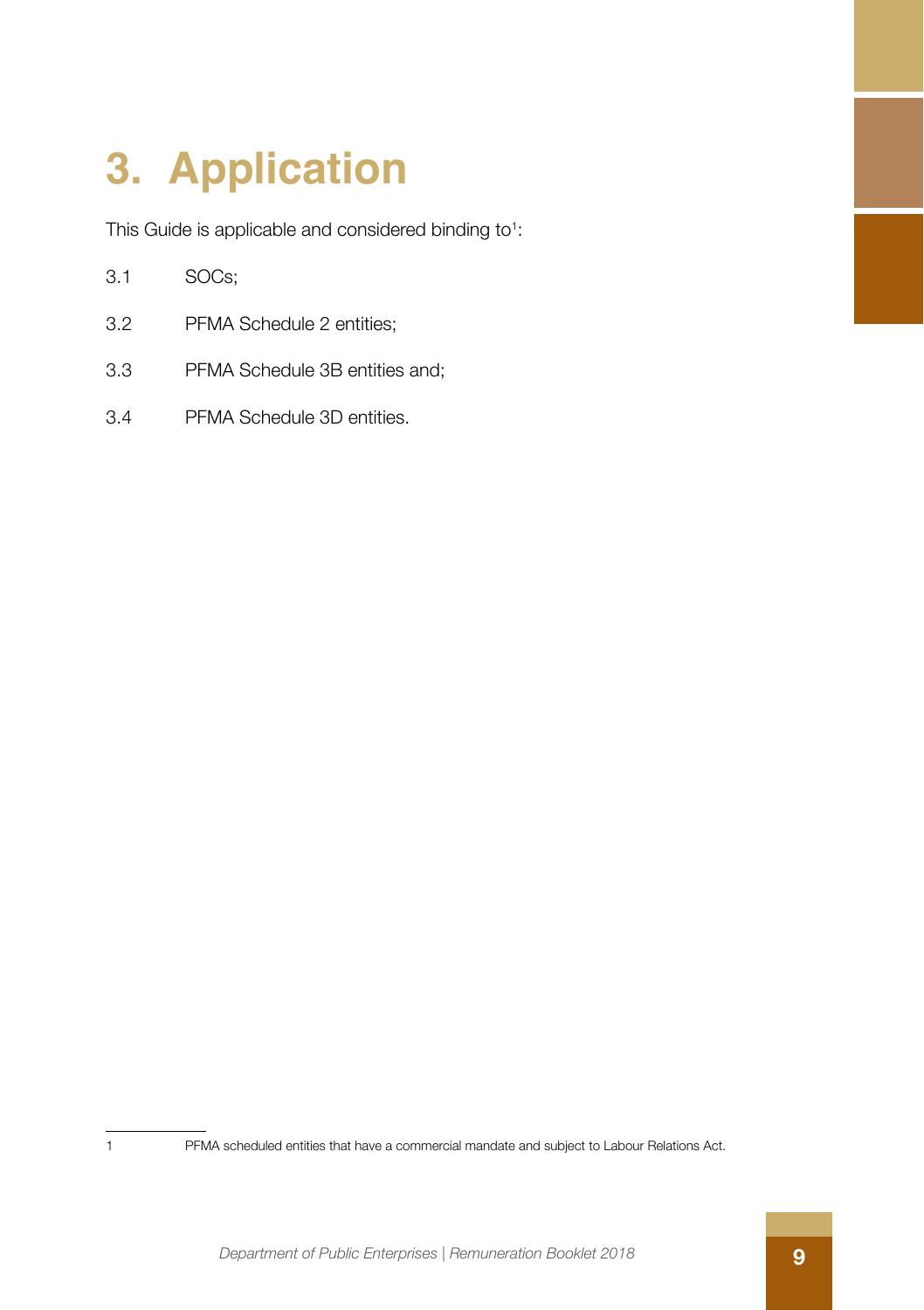# **4. Principles**

#### 4.1 General

- 4.1.1 The Minister will issue a directive for a maximum annual increase, for the relevant financial year to be applied to SOC EDs, POs and NEDs.
- 4.1.2 It is the responsibility of the Board of Directors (Accounting Authority in terms of the PFMA), to ensure financial affordability of a SOC. Where revenue/income does not cover the directive, the Board, after approval of the relevant Shareholder Minister, is to determine the increase or remuneration level to be awarded at a lower percentage to the Minister's directive.
- 4.1.3 The directive may be issued by 31 May each year.
- 4.1.3.1 The amounts should be calculated as at a point in time which for the purposes of the Guide is April each year. It is expected that the annual rate of increase will be guided by the Consumer Price Index (CPI) percentage released by STATSA for April each year.
- 4.1.4 The annual increase will not exceed the increase negotiated with organised labour for employees not covered by the Guide.
- 4.1.5 Compliance to the principles contained in the Guide will be provided for in the SOC's Memorandum of Incorporation (MOI) and Shareholder's Compact<sup>2</sup>.
- 4.1.6 Each SOC shall provide the following policies and documents to the relevant Executive Authority for approval, prior to its implementation:
	- 4.1.6.1 Remuneration strategy and philosophy;
		- 4.1.6.2 Guaranteed Remuneration policy;
		- 4.1.6.3 Short Term Incentive policy and rules;
		- 4.1.6.4 Long Term Incentive policy and rules (if applicable);
		- 4.1.6.5 Corporate scorecards which translate the Shareholder's Compact into measureable targets:
		- 4.1.6.6 Individual executive scorecards which are derived from the corporate scorecard; and
		- 4.1.6.7 An executive grading system.

<sup>2</sup>  Compact or equivalent governance tool that sets out the annual performance targets of the SOC.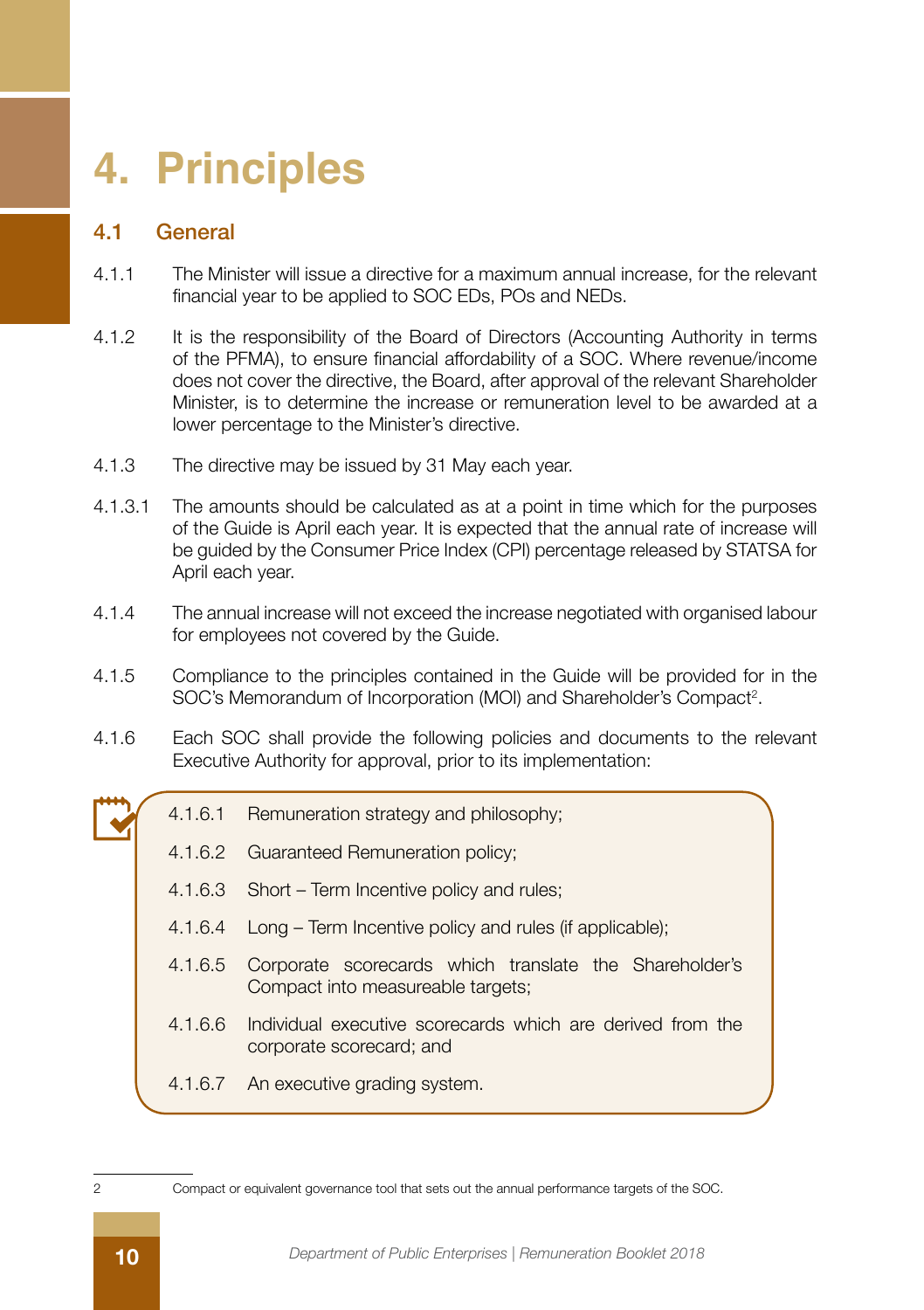- 4.1.7 Payments of a variable nature (including, but not limited to: sign-on bonuses, exit payments, or other ad hoc payments) that are not defined and regulated in STIs and LTIs approved by the Shareholder Minister shall not be made to EDs, POs and NEDs of SOCs.
- 4.1.8 Boards and remuneration committees should design remuneration and incentive policies so as to align the provisions of such policies to:

4.1.8.1 drive individual and organisation performance; 4.1.8.2 promote value to the SOC and its stakeholders; 4.1.8.3 ensure applicability of individual and organisation Shareholder's Compacts and scorecards; 4.1.8.4 align to the SOC's mandate, vision and strategy; 4.1.8.5 ensure the financial sustainability of the SOC; and 4.1.8.6 ensure adequate risk management within the SOC.

4.1.9 Remuneration and incentive policies and practices developed by the Board and Remuneration Committees should be concise, void of complexity and easily understandable.

#### 4.2 Creating the State-Linked Market

- 4.2.1 The Minister will determine the methodology for determining the State-Linked Market survey.
- 4.2.1.1 It is not considered necessary or cost effective to run a full survey every year. If the market has been unstable, surveys may be run more frequently, but under normal market circumstances, it is policy to conduct a survey of CEO roles in the State-Linked Market every three years, and use annual market movement (increase percentages) and the comparison to the general market (both private and public sector) to keep the survey updates in between the three year formal survey years.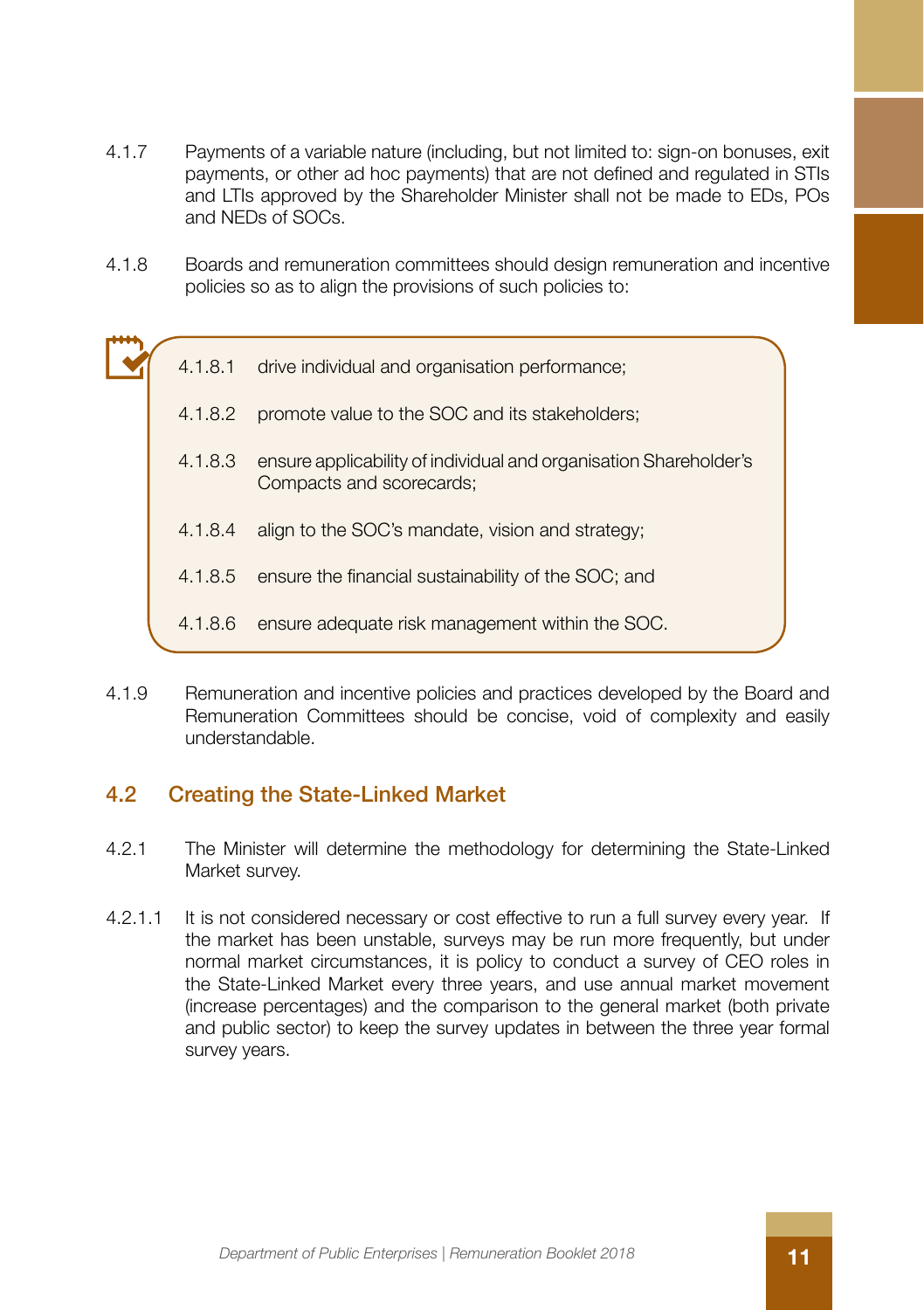- 4.2.2 This practice is tried and tested, and provides a high level of accuracy, and the cost benefit as a result of not conducting a full survey each year is obvious. Should there ever be a particular concern though, the Minister has the right to commission a survey outside the usual cycle.
- 4.2.3 Every third year, when the survey is conducted, it is a requirement that an adequate number of companies must be in the survey to ensure broad representability of the results.
- 4.2.4 To ensure that data remains confidential and is interpreted uniformly, it is best practice that the selected remuneration specialist will conduct the survey.

#### 4.3 Reporting on Remuneration

4.3.1 Each SOC's Annual Report shall include detailed information on:

4.3.1.1 The SOCs' remuneration philosophy and strategy;

- 4.3.1.2 Individual and organisation's shareholder compacts and scorecards against which incentives were paid and the level of achievement against the targets set by the performance scorecards;
- 4.3.1.3 Individual and organisation's performance scorecards for the following financial year;
- 4.3.1.4 Remuneration paid to EDs and POs. Such information shall include details on a year on year comparison, per individual, of total cost guaranteed package and percentage movements on the year on year remuneration paid; and

4.3.1.5 NED fees paid.

- 4.3.2 SOCs are required to report anticipated incentive pay-outs to the Shareholder Minister prior to any such payments being made.
- 4.3.3 The Minister will issue an increase mandate to be applied to EDs, POs and NEDs, in line with paragraph 4.1.1 above.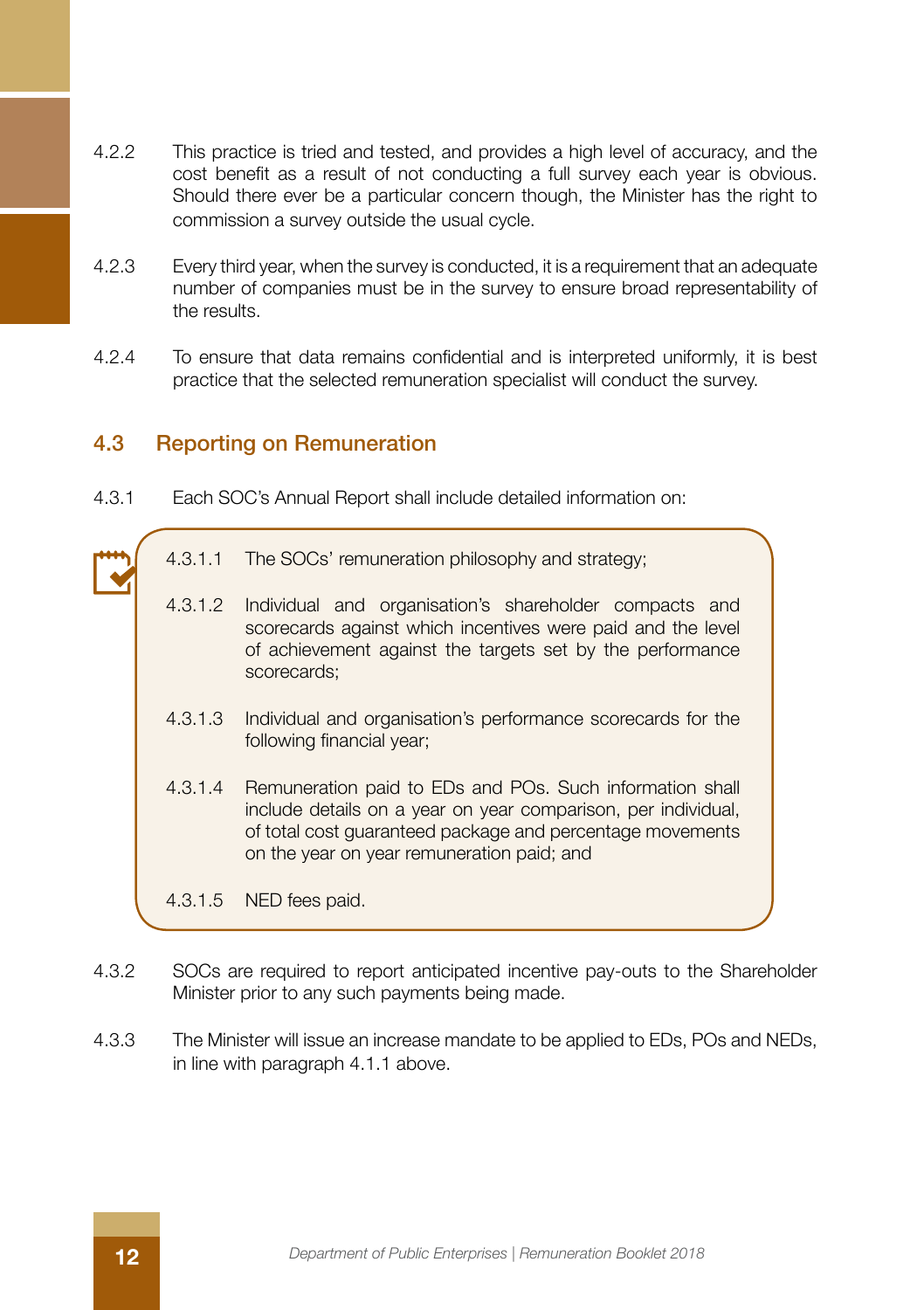#### 4.4 Inter-Ministerial Oversight Committee (IMC) on the Remuneration

- 4.4.1 The Minister will establish a consultative Remuneration Oversight Committee comprising of the Minister of Public Enterprises and the Minister of Finance as permanent members with the relevant Minister of the Parent Department being invited as and when necessary, to make recommendations regarding the remuneration of EDs, POs and NEDs of SOCs.
- 4.4.2 The Inter-Ministerial Oversight Committee on Remuneration is a sub-committee of the IMC on SOC Reform.
- 4.4.3 The Minister will approve the Terms of Reference TORs at the first meeting of the **Committee.**
- 4.4.4 The Inter-Ministerial Committee will be supported by the Technical Task Team comprising of the DPE, National Treasury and Public Service and Administration.
- 4.4.5 The functions of the Committee will include, but is not limited to, the following:

4.4.5.1 Roll-out and implementation, training and awareness to enable transition and change management for adaption to the Remuneration Guide;

- 4.4.5.2 The Committee will recommend an annual remuneration increase to the Minister to be applied to EDs, POs and NEDs of the SOC. The recommendation will consider, *inter alia*, application of the state linked benchmark, inflation and wage settlements with respective SOC bargaining units. The Committee will consider issues such as guarantee conditions in making recommendations regarding the payment of incentives to EDs and POs at each SOC;
- 4.4.5.3 Ad hoc submissions must be submitted by Parent Departments no later than the 31st of May each year. The submission should include anticipated Short – Term Incentive payments, proposed Long – Term Incentive allocations and proposed vesting of Long – Term Incentives. Each submission should include the following supporting documentation: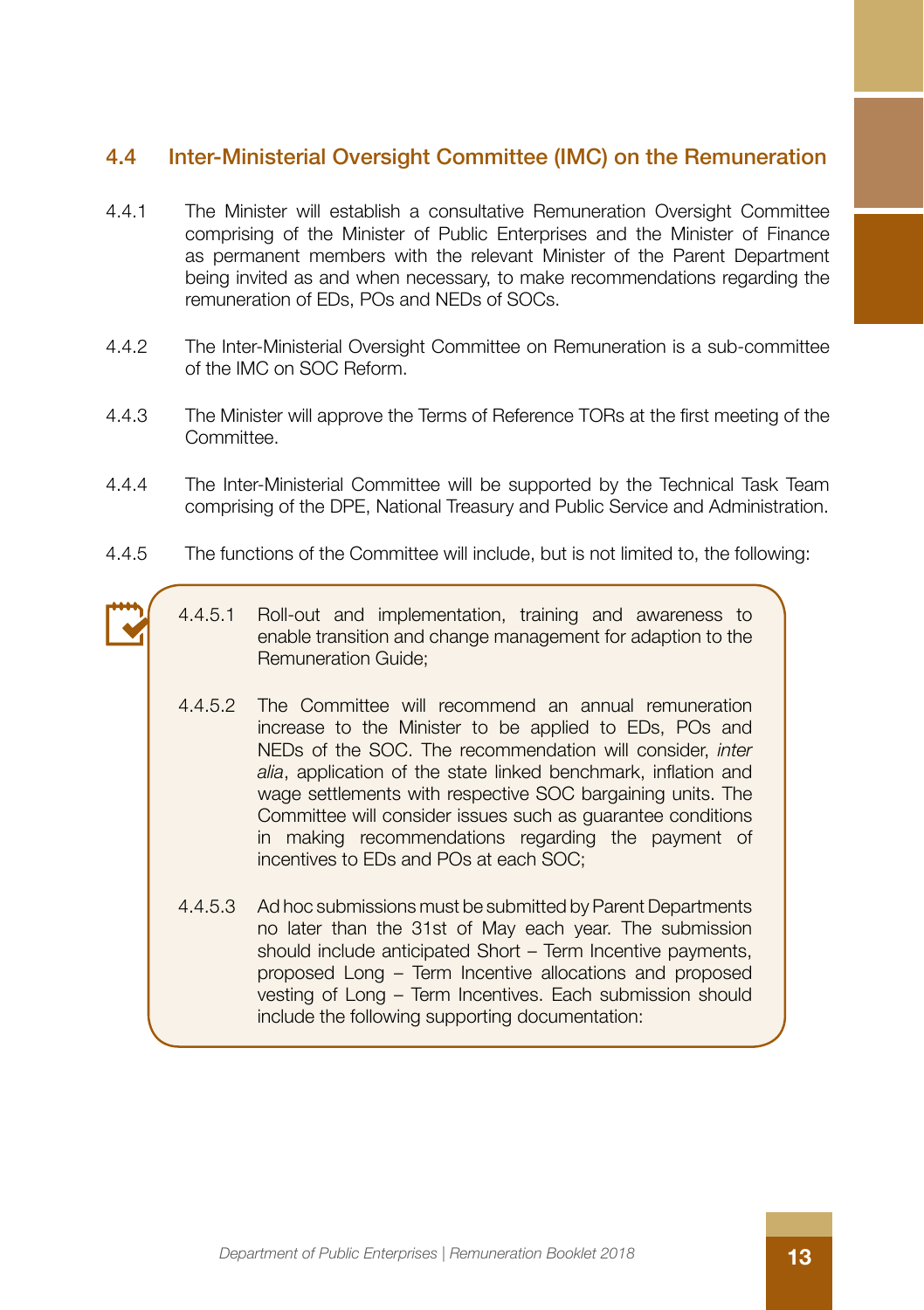4.4.5.3.1 Strategic Intent Statement (where relevant);

- 4.4.5.3.2 Shareholder's Compact;
- 4.4.5.3.3 Corporate Plan;
- 4.4.5.3.4 Remuneration and Incentive Policies; and
- 4.4.5.3.5 Corporate, divisional and individual scorecards.

 $\mathbb{R}$ 

R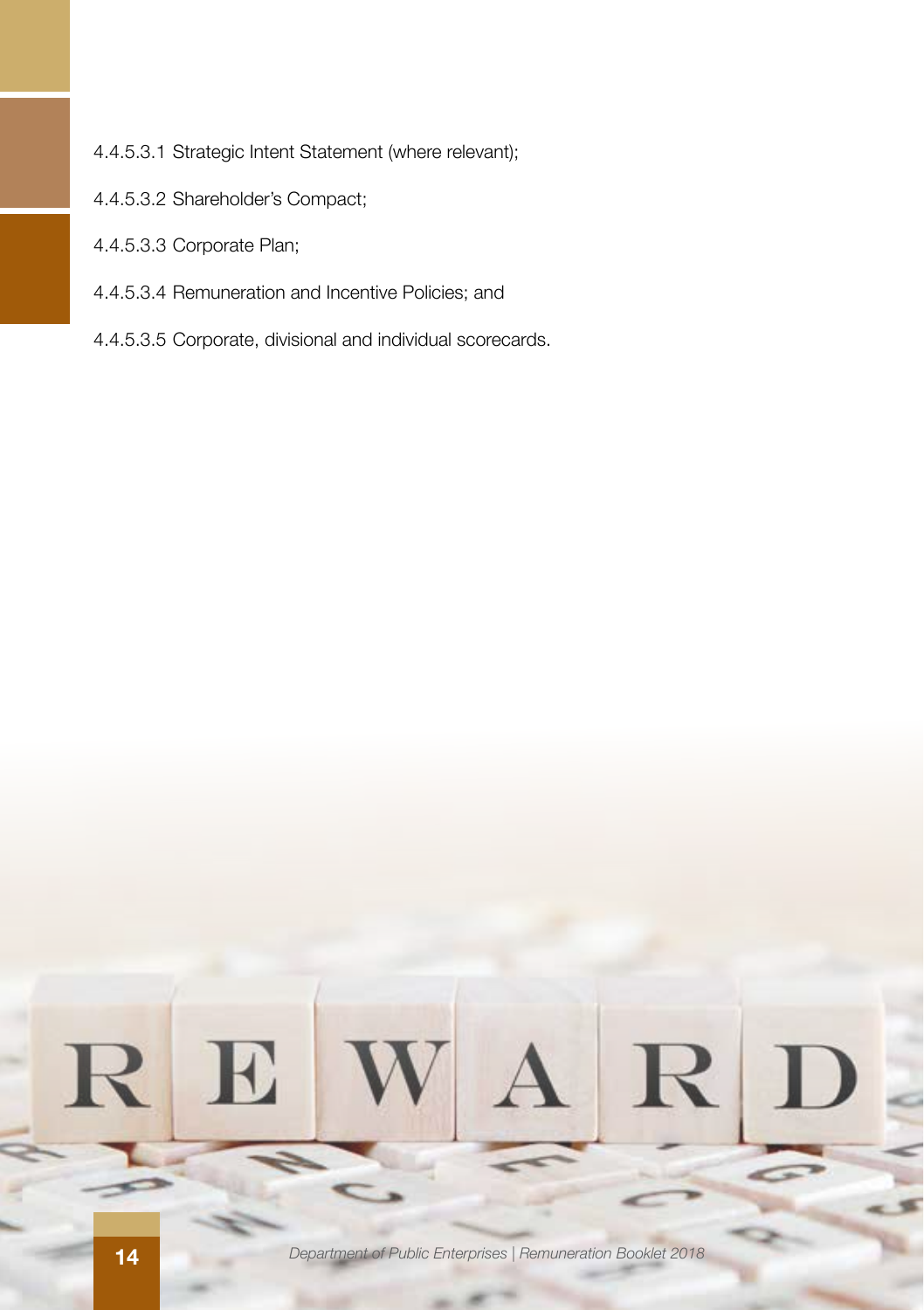4.4.6 Governance structure for the remuneration oversight committee:

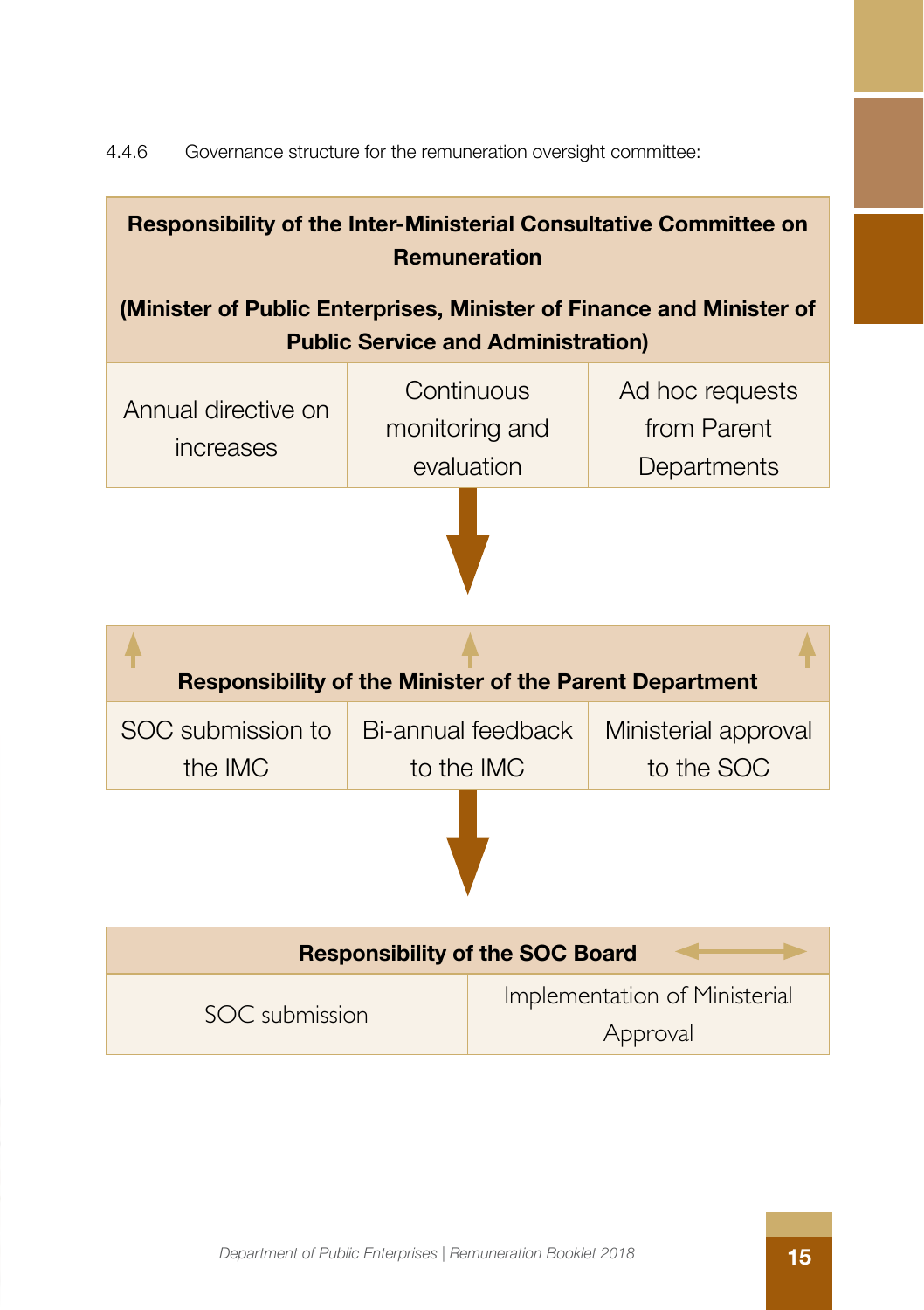#### 4.5 Responsibility of the Board and Remuneration Committee

- 4.5.1 Boards of SOCs are nominated by the Shareholder Minister and appointed after obtaining Cabinet approval. Boards and Remuneration Committees have a fiduciary duty to act in the best interests of the company.
- 4.5.2 Consideration should be given to the interest of Government as the Shareholder when determining ED's, POs and NEDs' remuneration.
- 4.5.3 The Boards of SOCs, particularly the NEDs serving on the Remuneration Committee, should oversee EDs and POs' remuneration.
- 4.5.4 The SOCs' Remuneration Committee is accountable to the Board for the structure and quantum of Executive Remuneration. As such the Remuneration Committee should adhere to the following principles:
	- 4.5.4.1 Implement the Guide for the Remuneration and Incentives set by Government;
		- 4.5.4.2 Ensure that EDs, POs and NEDs are remunerated fairly, responsibly and transparently to ensure sustainability of the SOC;
		- 4.5.4.3 Ensure that remuneration and incentive policies and strategies are aligned to Shareholder's Compacts as well as organisational and individual performance; and
		- 4.5.4.4 Disclose prescribed details of remuneration and incentives, policies and payments in the SOCs' Annual Report.
- 4.5.5 Adopt principles of the King IV Code on the Remuneration of Directors and Senior Executives.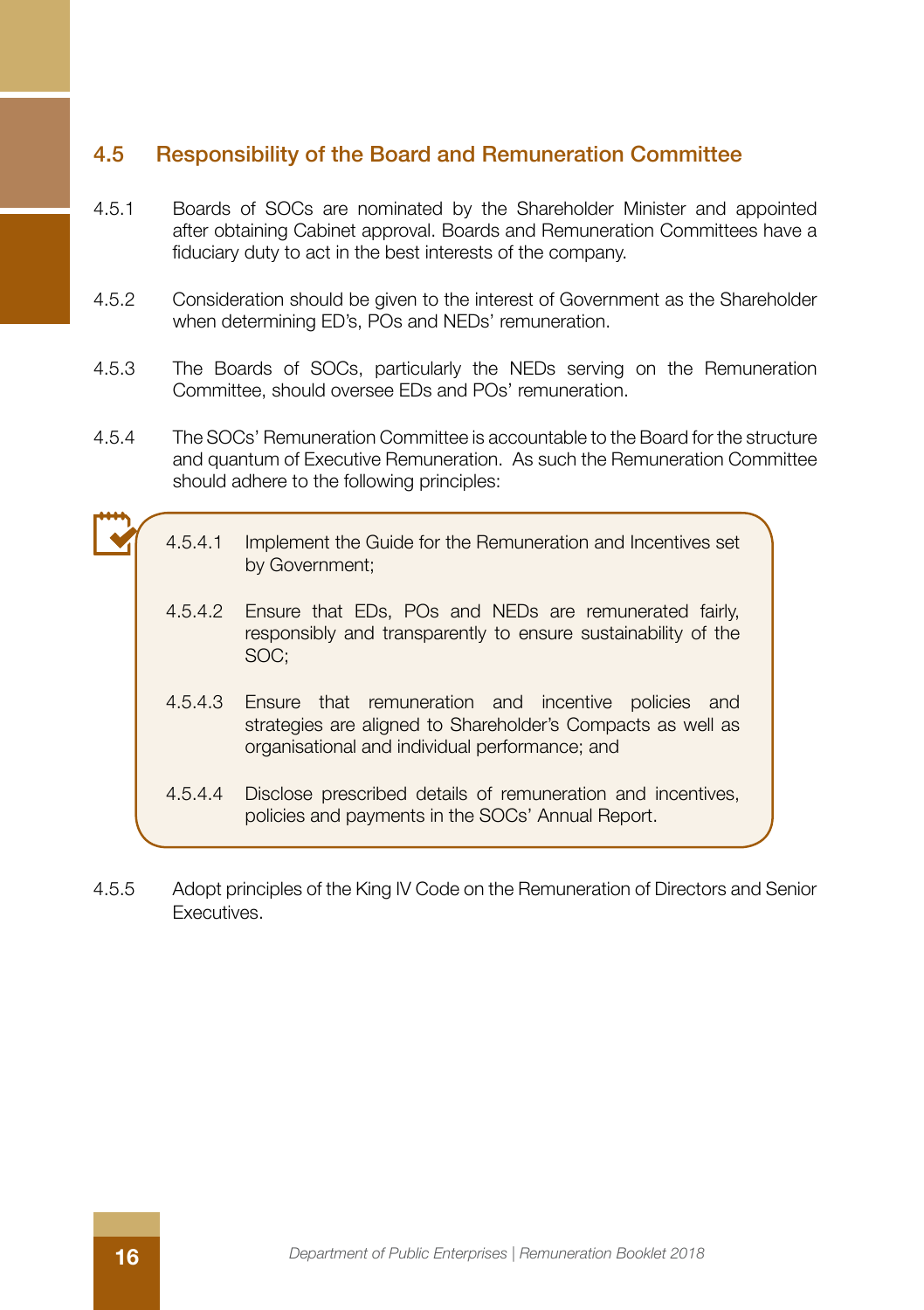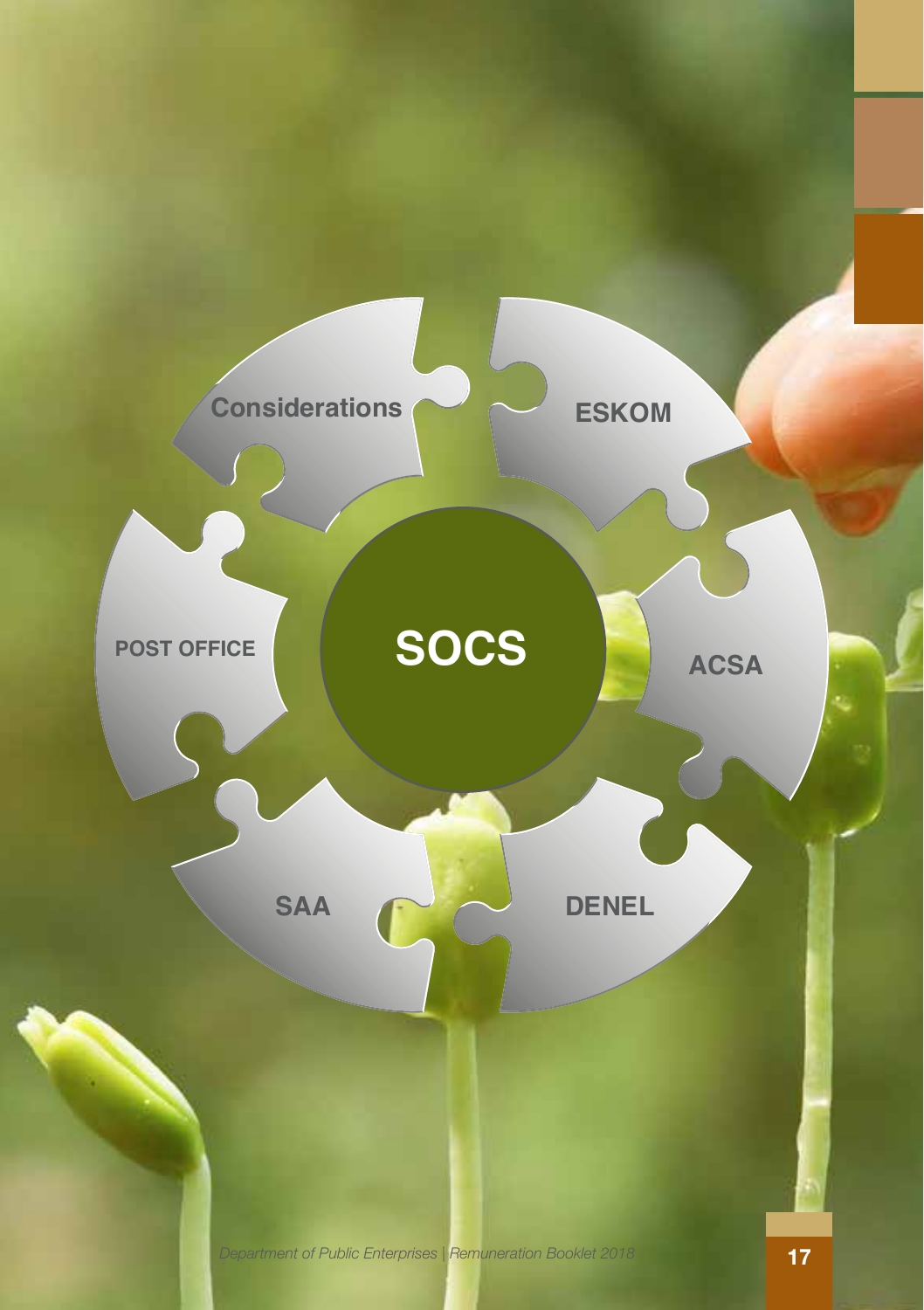## **5. State Owned Companies: Sizing Considerations**

#### 5.1 Sizing criteria

5.1.1 Board and Remuneration Committees shall apply the following quantitative criteria to size SOCs in formulating remuneration and incentive policies and schemes:

5.1.1.1 Total employee headcount; 5.1.1.2 Total employment costs; 5.1.1.3 Total assets; and 5.1.1.4 Total turnover.

- 5.1.2 Criteria listed in 5.1.1.1 to 5.1.1.4 will receive an equal weighting. In terms of these items a maximum weighting score of 120 can be achieved.
- 5.1.3 SOCs will be categorised in 12 (twelve) potential size categories. The sizing categories are allocated from A to L as follows:
	- 5.1.3.1 **A** being the smallest category of SOC; and

5.1.3.2 **L** being the largest category of SOC.

- 5.1.4 The DPE will allocate each SOC to their respective size category and communicate the results to the Board of the SOC in question.
- 5.1.5 The sizing category allocated to a respective SOC will be used by the board and remuneration committees as standards to determine guaranteed remuneration, for EDs, POs and fees for NEDs.
- 5.1.6 In addition to the 12 (twelve) size categories from A L, SOCs will further be categorised into four sub – categories, namely: small, medium, large and very large.
- 5.1.7 The sub categories will be used by the Board and Remuneration Committees as standards to determine STI and LTI levels for EDs, POs and NEDs.
- 5.1.8 The DPE will undertake the development of a correlation to ensure that the 12 (twelve) categories and 4 (four) sub - categories correlate to major executive remuneration surveys conducted in South Africa.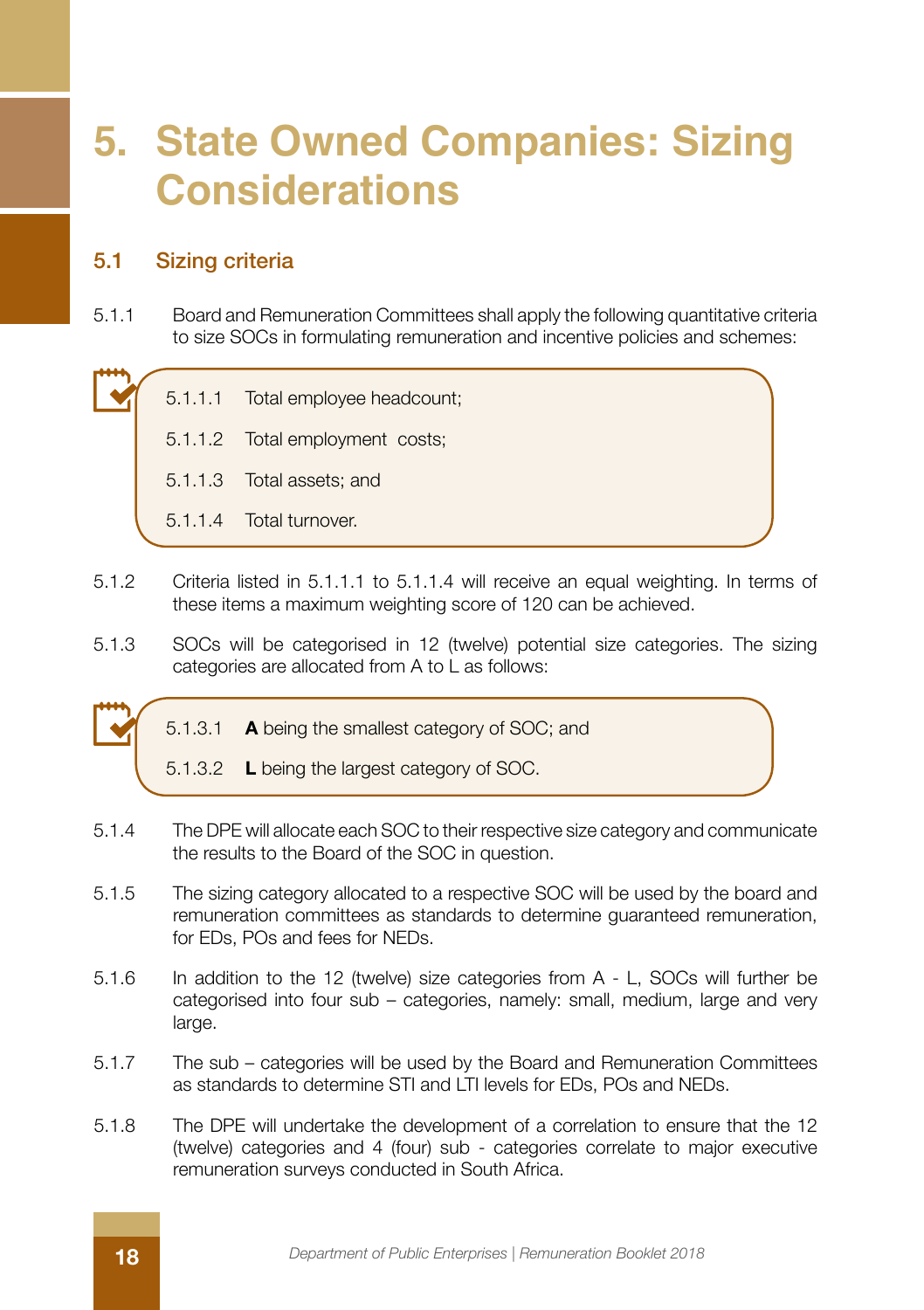| <b>No</b>      | <b>Size Category</b> | <b>Category</b> | <b>Score Range</b> |
|----------------|----------------------|-----------------|--------------------|
| 1              | Α                    |                 | $1 - 10$           |
| $\overline{2}$ | B                    | Small (A)       | $11 - 20$          |
| 3              | $\mathsf{C}$         |                 | $21 - 30$          |
| $\overline{4}$ | D                    |                 | $31 - 40$          |
| 5              | Ε                    | Medium (B)      | $41 - 50$          |
| 6              | F                    |                 | $51 - 60$          |
| $\overline{7}$ | G                    |                 | $61 - 70$          |
| 8              | H                    | Large (C)       | $71 - 80$          |
| 9              |                      |                 | $81 - 90$          |
| 10             | J                    |                 | $91 - 100$         |
| 11             | Κ                    | Very Large (D)  | $101 - 119$        |
| 12             |                      |                 | 120                |

The sizing table of SOCs can be summarised as represented in the table below: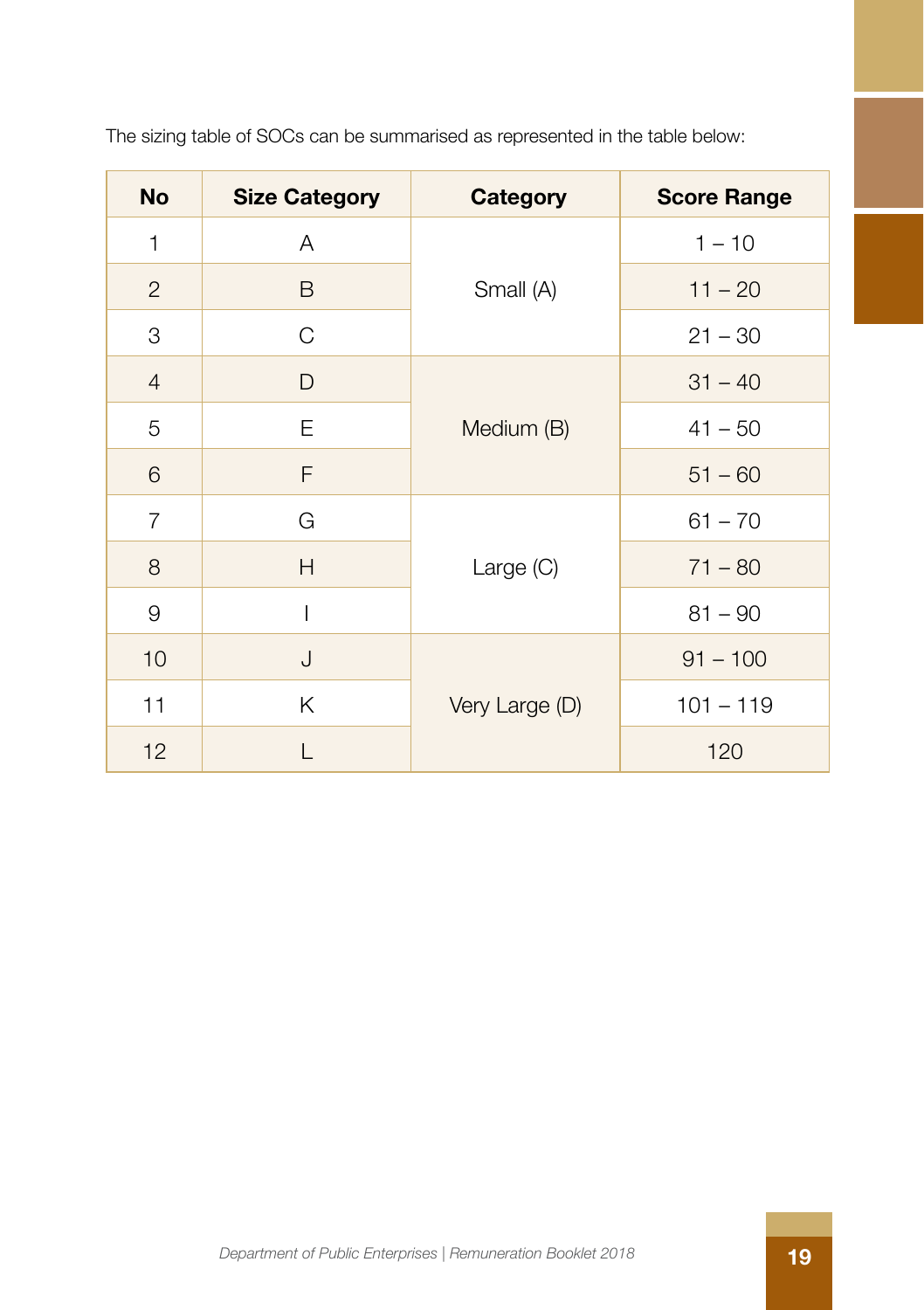## **6. Non – Executive Director Remuneration**

#### 6.1 Principles

- 6.1.1 The Chairperson of a SOC's main Board of Directors may not act as a chairperson of any of the respective SOC's subsidiary Board of Directors.
- 6.1.2 No fees or remuneration will be payable to EDs and POs of a SOC who are appointed as NEDs to the same SOC's subsidiary Boards. However, SOC Board members who sit on their appointed SOC's subsidiary Boards as NEDs as well will be entitled to the applicable meeting fee. NEDs will not be entitled to any retainer fee.



#### 6.2 Meeting Fee

- 6.2.1 An hourly rate is payable to a maximum of the daily rate in any 24-hour day for time spent on meetings only of the entity/institution and its committees/subcommittees. The aggregate limitation is applicable in respect of all meetings (Board and committees) attended on the same day.
- 6.2.2 The level of remuneration within the relevant category should have due regard for the variety of functions performed by members of Boards. By default, all members will be remunerated on the lower quartile within each category. Where exceptional factors, based on skill level or scarcity of skill, exist, the Department may recommend to the Executive Authority to apply his/her discretion in determining a higher remuneration level, subject to justification and supported advisory concurrence of the Inter-Ministerial Oversight Committee (IMC). The upper quartile will form the maximum remuneration payable to any Board member.
- 6.2.3 Where a Member of the Board or a Board Committee is designated as Chairperson of a Board/Board Committee, that Member will be entitled to be remunerated at the meeting fee applicable to the Chairperson of that Board/Board Committee. However, such Chairperson of a Committee will not be entitled to the Board fee applicable to the Chairperson of the said Board/Board Committee. This arrangement precludes cases where specific fees are prescribed/published elsewhere<sup>3</sup>.

<sup>3</sup>  For example fees prescribed in Treasury Regulations 3 and 20..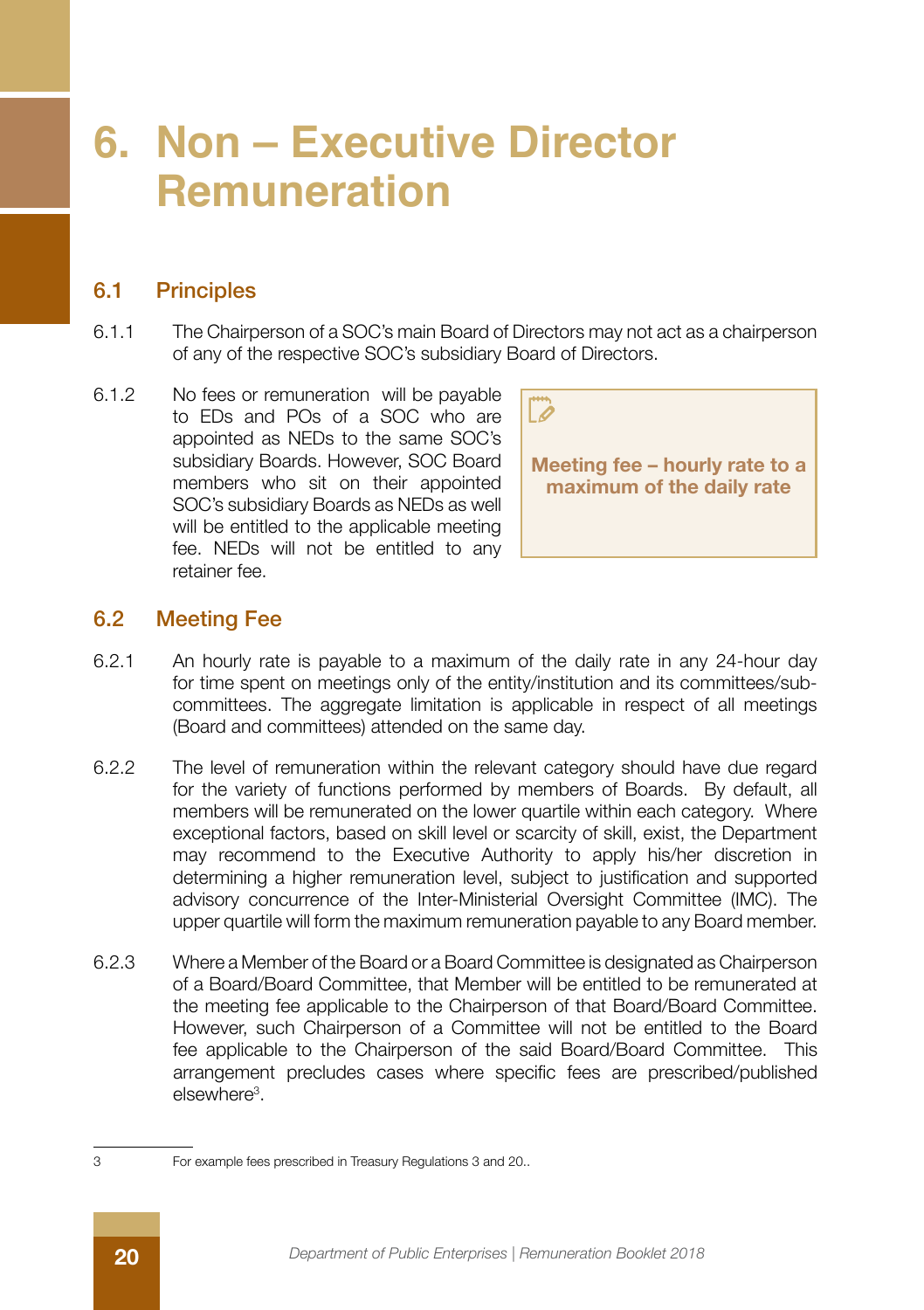#### 6.3 Board Fee

- 6.3.1 A *board fee* is payable over and above the meeting fee and any other out-ofpocket expenses, subject to the criteria detailed below.
- 6.3.2 The *board fee* will compensate the Board Members for time spent on preparation for meetings, research and other official activities of the SOC/institution as requested by the Chairperson, travelling to and from the meeting venue and/or unavoidable staying over.
- 6.3.3 Where a Member serves only on the Board or a single Committee of the Board, a maximum *board fee* of 5 *(five)* per cent of the relevant annual remuneration becomes payable to that Member. Should he/she serve on more than one committee of the Board, a maximum *board fee* of 8 *(eight)* per cent of the relevant annual remuneration becomes payable to compensate the Member as indicated in paragraph 6.3.2.
- 6.3.4 An annual *board<sup>4</sup>* fee is based on the outcome of the Scorecard process<sup>5</sup> and:
- 6.3.4.1 Becomes payable once a Member has attended 50 (fifty) percent of the meetings of the Board. No board fee is payable if less meetings are attended.
- 6.3.4.2 Is payable to a maximum of 75 (seventy five) percent once a Member has attended 50 *(fifty)* percent of the predetermined<sup>6</sup> meetings. The balance of the board fee is payable after all meetings have been held provided such Member attended the remaining meetings.

 $\dot{\mathscr{O}}$ **Board fee to compensate for preparation, research and travelling time**

- 6.3.5 Pro rata *board fee*
- 6.3.5.1 A pro rata *board fee* can be paid if the Board's term overlaps with the SOC's financial year.
- 6.3.5.2 A pro rata *board fee* can be paid where a Member dies while serving in office. Should a new Member be appointed to complete the term of the deceased Member, a pro rata *board fee* can be paid.

<sup>4</sup>  Board fee rates are contained in Annexure C.

<sup>5</sup>  Forming part of the recommendation of the Committee's evaluation.

<sup>6</sup>  The Board must, at the beginning of each financial year and where it is not prescribed otherwise, determine the number of meetings to be held during such year to conclude its functions, duties and responsibilities.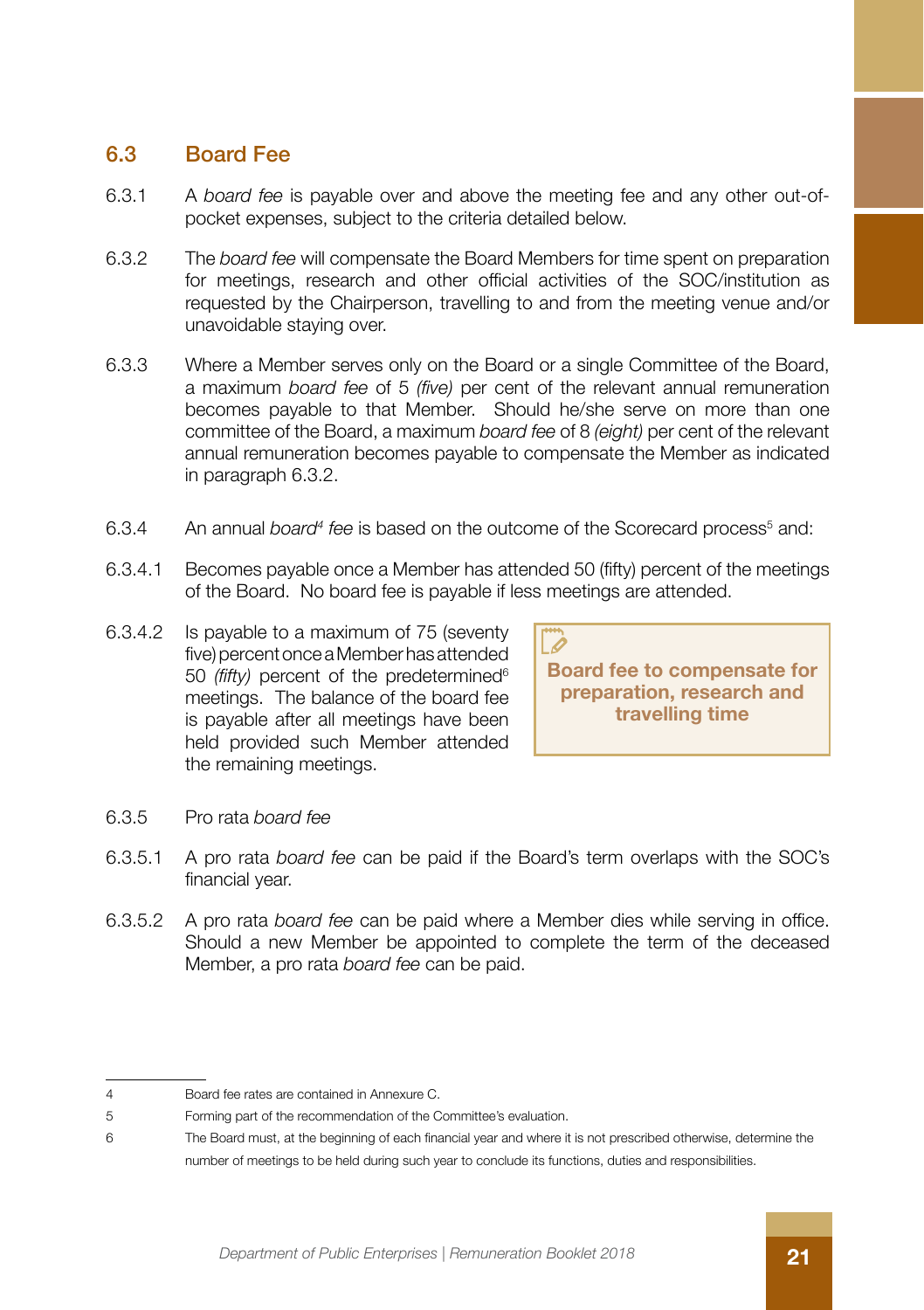- 6.3.5.1. Should a Member resign prior to the *board fee* becoming payable, no *board fee* is payable.
- 6.3.6 For purposes of determining the sizing of a subsidiary of a SOC, the following principles will apply:
- 6.3.6.1 Subsidiaries of a SOC will be sized using the same methodology and sizing criteria applied to SOCs.
- 6.3.7 Board fees paid to NEDs may not escalate at an annual rate greater than the percentage increase negotiated with the SOCs bargaining unit.
- 6.3.8 The Board and Remuneration Committees of SOCs should recalibrate board fees for NEDs every second year to ensure their relevance.
- 6.3.9 The annual meeting calendar will be formally submitted to the Shareholder Minister by the end of November each year. This will allow for accurate budget setting for the forthcoming year.
- 6.3.10 The Chairperson of the Board must notify the Minister, in writing, when any Non-Executive Director absents himself/herself from two or more consecutive meetings, with or without leave of directors.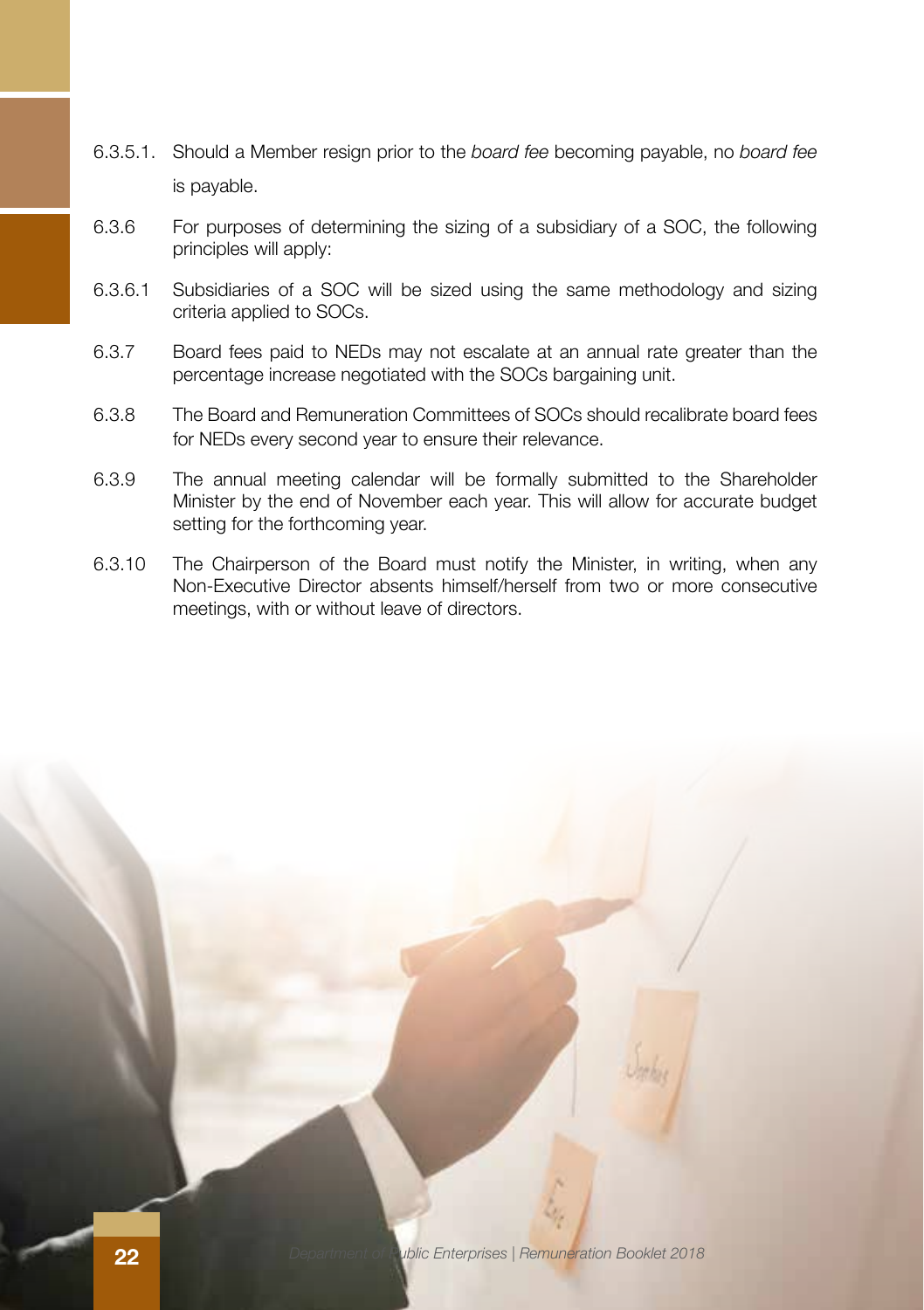#### 6.4 Setting Non-Executive Directors' fees

- 6.4.1 The meeting fees paid to NEDs appointed to SOC Boards will be deemed sufficient to cover incidental expenses incurred in the course of fulfilling their duties for and on behalf of SOCs. The following incidental expenses are contemplated, but do not constitute a complete list of potential incidental expenses that may be incurred:
- 6.4.1.1 Telephone calls;
- 6.4.1.2 Internet bandwidth; and
- 6.4.1.3 Printing.
- 6.4.2 Out-of-pocket flight expenses incurred by NEDs in the course of fulfilling their duties for or on behalf of a SOC, will be incurred on the rates and levels as described hereunder. Out of pocket expenses incurred in terms of the rates stipulated in the Guide and policies of the SOC will be reimbursed by the SOC. The following expenses are contemplated, but do not constitute a complete list of potential out of pocket expenses that may be incurred<sup>7</sup>:
- 6.4.2.1 Flights
- 6.4.2.1.1 Out of pocket flight expenses will be reimbursed at business class rates.
- 6.4.2.2 Car hire
- 6.4.2.2.1 Will be limited to Group F vehicle hire.
- 6.4.2.3 Accommodation
- 6.4.2.3.1 Will be limited to 4 (four) star accommodation.
- 6.4.2.4 Travel by private vehicle
- 6.4.2.4.1 Will be reimbursed at a rate of R 3.50 per kilometre travelled for SOC purposes. This rate will be reviewed annually to ensure its relevance.
- 6.4.3 Only international non-South African resident NEDs who are required to travel to meetings for the SOC they serve, will be remunerated on an hourly basis. The hourly rates paid to such NEDs will be based on a reasonable rate appropriate to the size of the respective SOC.

<sup>7</sup> Refer to National Treasury Instruction Note issued from time to time.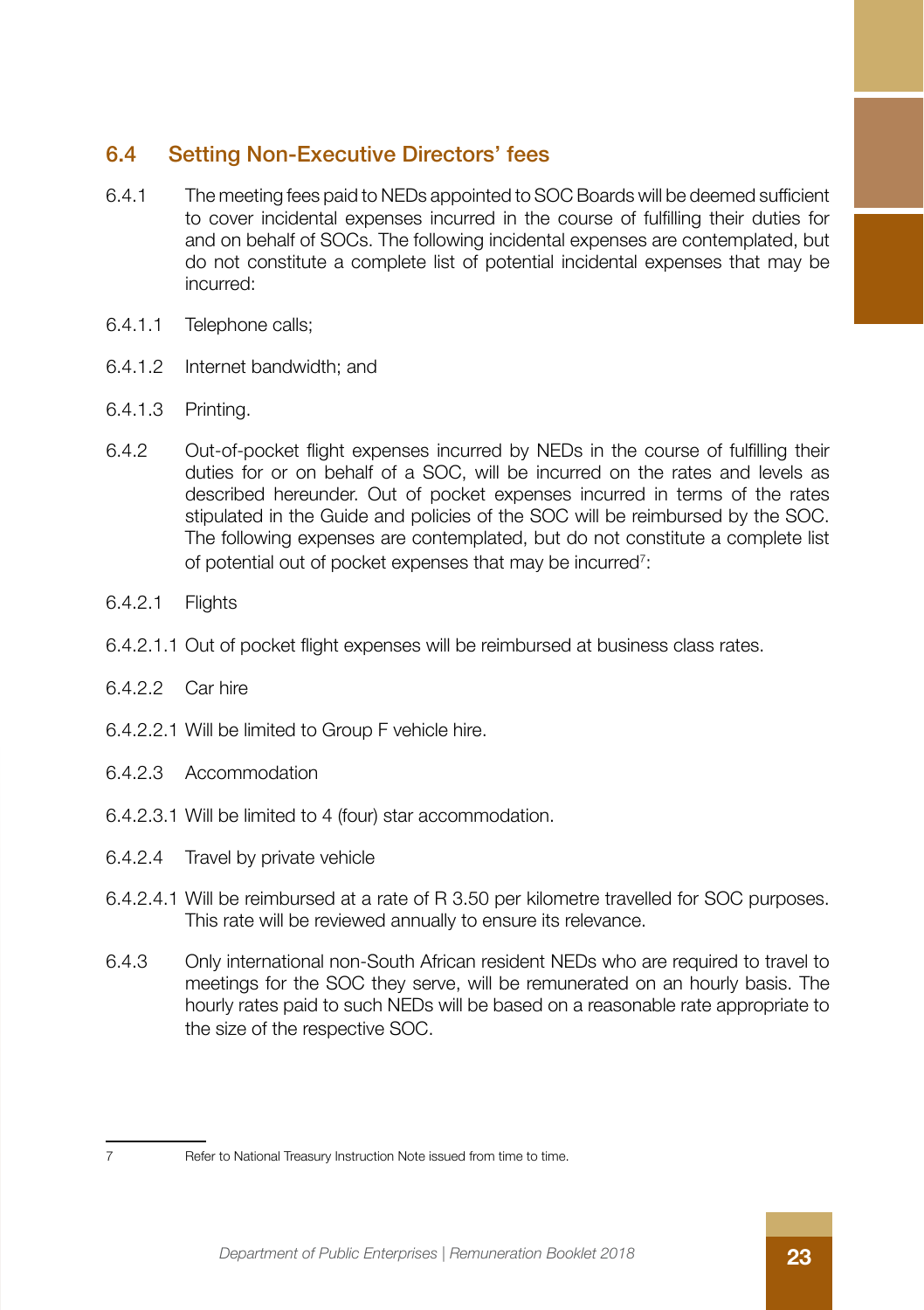- 6.4.4 The following principles will apply in setting NED Fees:
- 6.4.4.1 The quanta paid to NED
- 6.4.4.2 Fees will be derived from the benchmark median guaranteed package for a CFO at the size equivalent to the SOC size the respective NED serves.
- 6.4.4.3 Should the total number of Board and Committee meetings be exceeded by a factor of 20% specified in the approved annual corporate calendar, permission must be sought from the Minister for the payment of the meeting fees. In other words, if 8 meetings are planned for the year, approval must be sought for payment of meeting fees above an additional 2 meetings.

#### 6.5 Setting Non Executive fees: example

| <b>Board Fees</b>              | A       | в       | C       | D       |
|--------------------------------|---------|---------|---------|---------|
| Chair Board Fee                | 255 300 | 306 800 | 461 000 | 681 500 |
| Deputy Chair Board Fee         | 183800  | 220 900 | 332 000 | 490 700 |
| Board Member Fee               | 102 100 | 122 700 | 184 400 | 272 600 |
| <b>Board Meeting Fee</b>       | 11 000  | 13 300  | 19 900  | 29 400  |
| <b>Committee Meeting Fee</b>   | 19 800  | 23 900  | 35 700  | 52 800  |
| Chair of Committee Meeting Fee | 13 200  | 15 900  | 23 800  | 35 200  |

The table below provides an example of calculations for NED fees: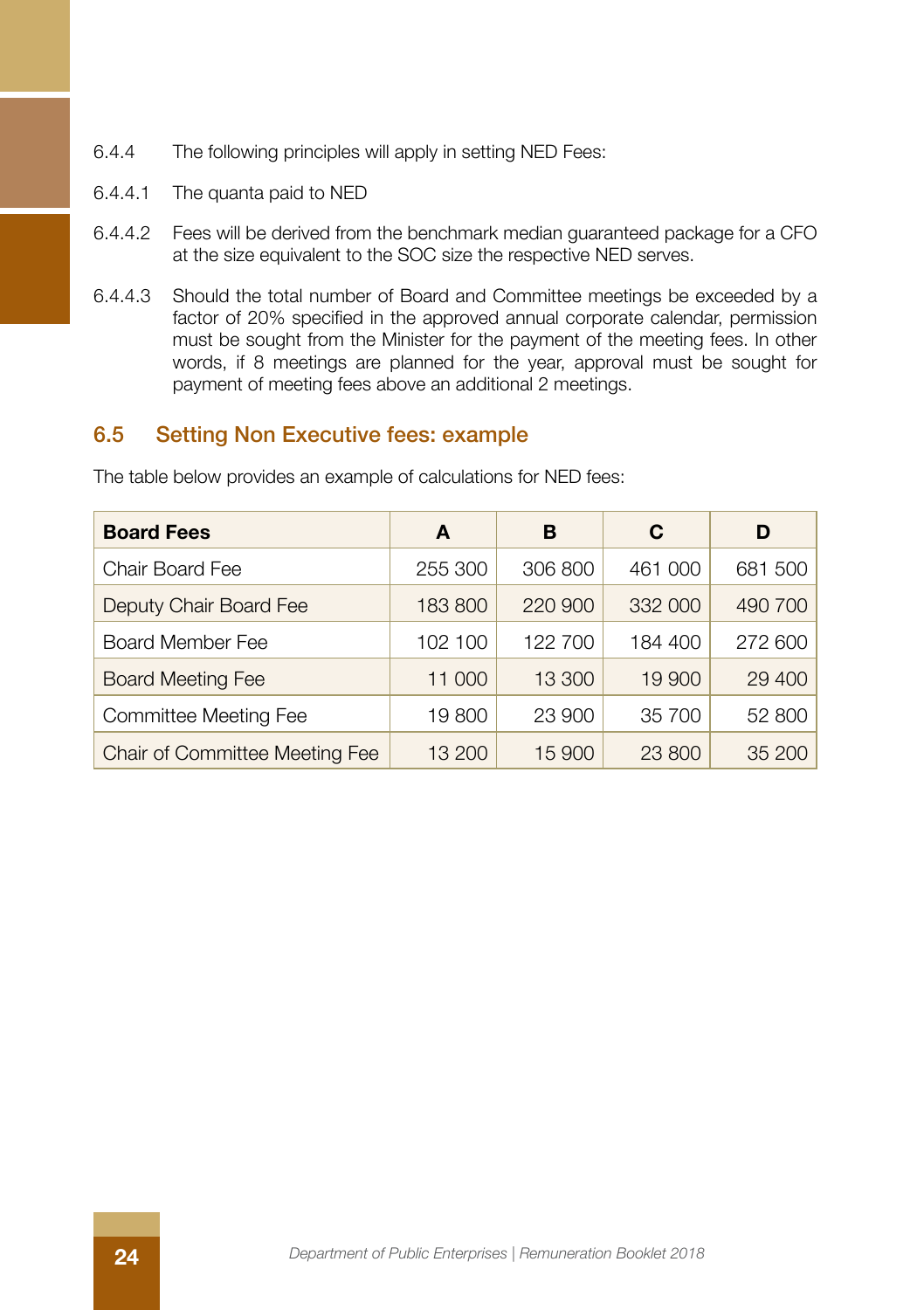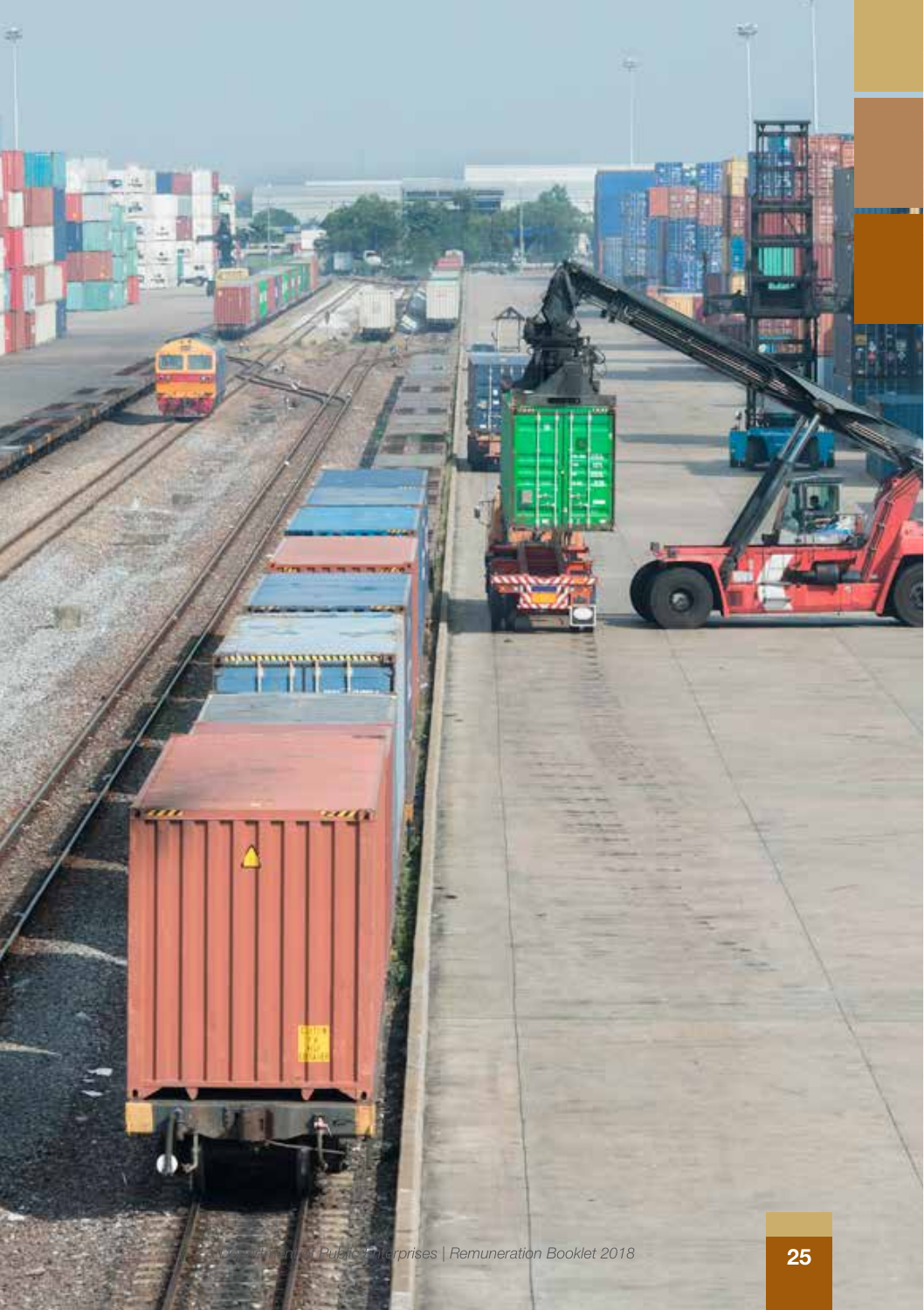## **7. Prescribed Officer and Executive Director: Guaranteed Remuneration**

#### 7.1 Principles

- 7.1.1 The Remuneration paid to EDs and POs may not exceed the market median of the prescribed benchmark, unless prior permission is sought and obtained from the Shareholder Minister.
- 7.1.2 Guaranteed Remuneration will be paid to EDs and POs on the basis of a Total Cost to Company approach. In determining the total cost guaranteed package, in line with the PFMA, the following principles should be applied:
	- 7.1.2.1 No open ended benefits such as medical aid subsidies based on the number of dependants, should be included in the total cost guaranteed package.
	- 7.1.2.2 Additional benefits the EDs and POs are entitled to, where a personal benefit is derived, such as home security, drivers, fuel cards etc. should be valued and included in the total cost guaranteed package.
	- 7.1.2.3 Benefits such as flights and low interest loans should be valued separately and added in addition to the total cost guaranteed package for benchmarking purposes.
- 7.1.3 The overall annual increase percentages applied to ED or PO guaranteed remuneration packages may not exceed the annual increase percentage negotiated with Bargaining Unit employees.
- 7.1.4 Annual increases applied to EDs and POs should be entirely based on individual and respective SOC performance.
- 7.1.5 Individual and SOC performance below any agreed threshold should negate any annual increase to an ED of PO of a SOC.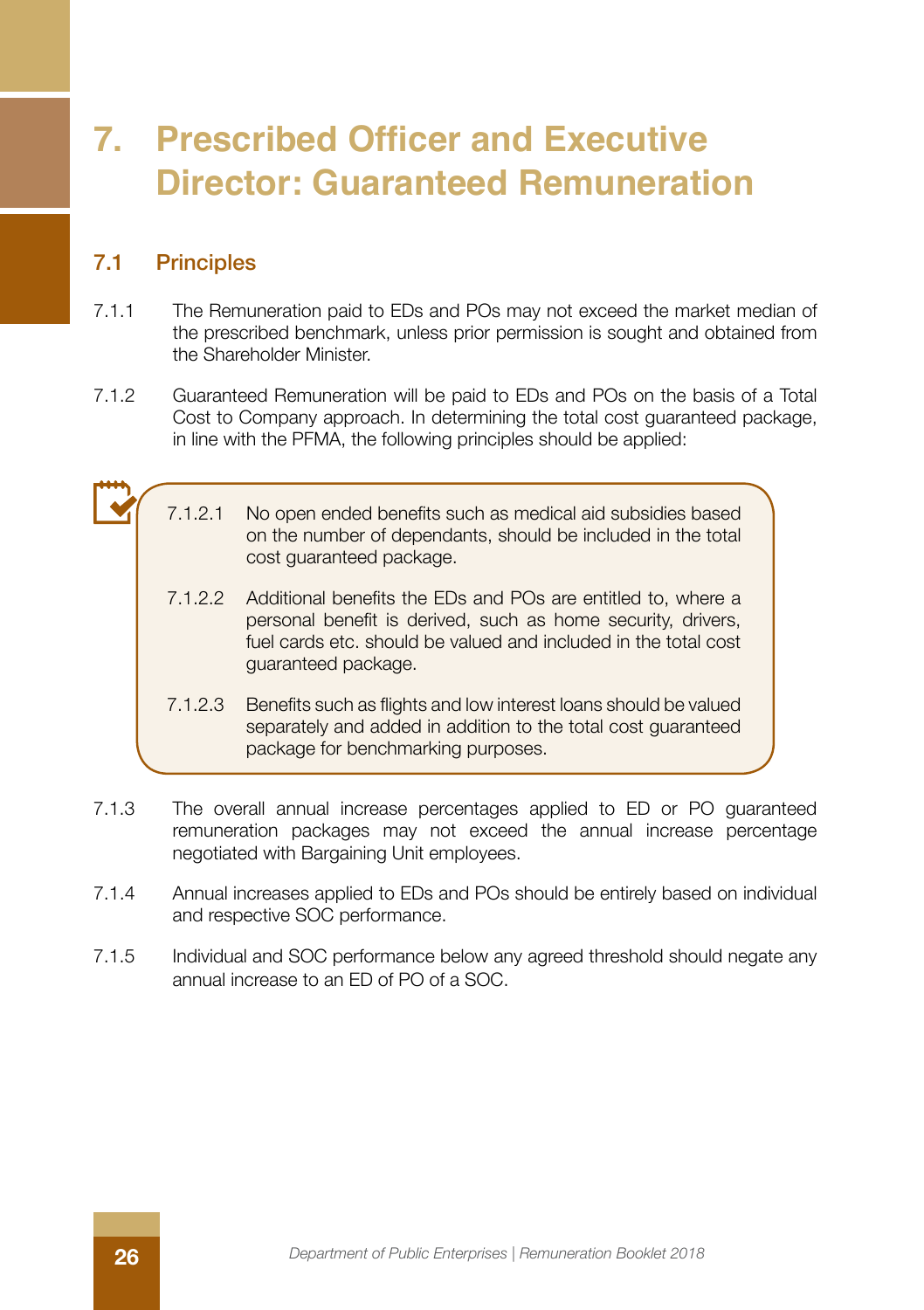#### 7.2 Setting remuneration levels for executive directors and prescribed officers

- 7.2.1 The following principles will apply when setting total cost guaranteed package levels for EDs and POs:
	- 7.2.1.1 Each SOC will be categorised and allocated to its applicable size category, from  $A - L$ ;
		- 7.2.1.2 During the implementation phase, the SOC will be required to motivate for the appropriate executive survey(s) that best suits its individual requirements for benchmarking purposes;
		- 7.2.1.3 Each SOC will have an executive grading system in place to establish internal relativities amongst EDs and POs in terms of job sizing and complexity;
		- 7.2.1.4 The total cost guaranteed package for the CEO and CFO may not exceed the market median applicable to their respective category of employment. The total cost guaranteed package must be determined with reference to the principles provided in paragraph 7.1.2;
		- 7.2.1.5 Total cost guaranteed remuneration for the balance of EDs and POs will be determined based on the relative size of the position in comparison to the CEO's and CFO's positions in the respective SOCs. The total cost guaranteed package for these employees may not exceed the state linked market median applicable to their respective category of employment; and
	- 7.2.1.6 In the case of subsidiaries of SOCs the survey information applicable to subsidiaries will apply in setting remuneration levels for EDs and POs.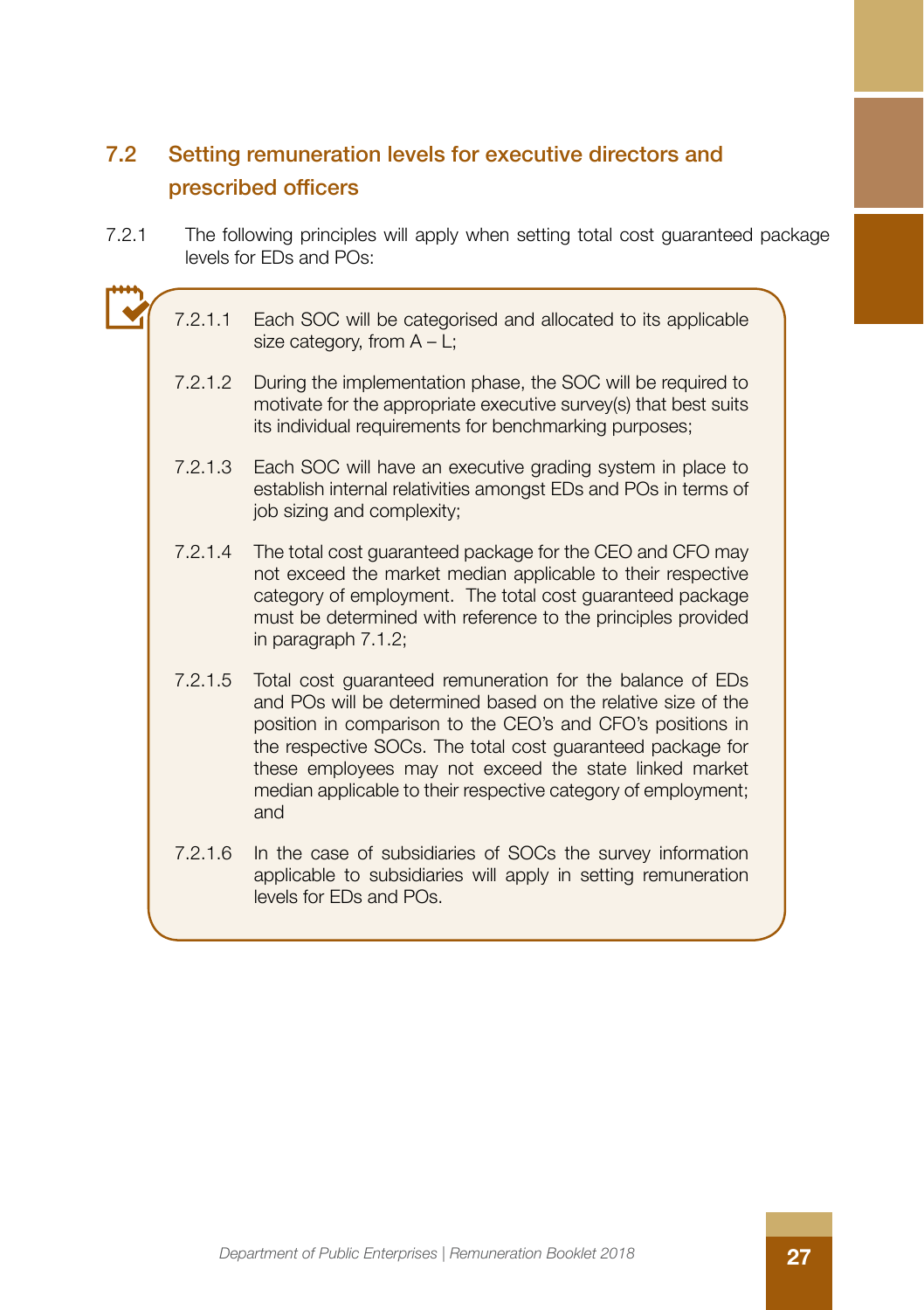### **8. Prescribed Officer and Executive Director: Short-Term Incentives**

#### 8.1 Principles

- 8.1.1 The remuneration payment of STIs to EDs and POs of SOCs will be subject to performance being met against corporate and individual scorecards. It is important that the corporate scorecard include all quantifiable metrics appropriately weighted and aligned to the Shareholder's Compact.
- 8.1.2 The following performance weightings are suggested for EDs and POs:

8.1.2.1 CEO: 60% Corporate 40% Individual; 8.1.2.2 CFO: 50% Corporate 50% Individual; and 8.1.2.3 Other - EDs and POs: 40% Corporate 60% Individual.

- 8.1.3 A set of gatekeepers must be incorporated into the Shareholder's Compact as agreed between the Shareholder Minister and each SOC Board. Should these gatekeepers not be achieved by the SOC, it will negate the payment of any incentives to EDs and POs of the SOC.
- 8.1.3.1 Failure to meet any loan or quarantee conditions will negate the payment of any STIs in a particular year:
- 8.1.3.2 Failure to meet a primary KPI or set of KPIs of the Compact;
- 8.1.3.3 A qualified or adverse audit opinion, such as a disclaimer;
- 8.1.3.4 Failure to achieve 80% of the total sum of all KPIs; and/or
- 8.1.3.5 Failure to achieve 80% of the total sum of socio-economic targets.
- 8.1.4 Corporate and individual scorecards used to determine EDs and POs' corporate performance and against which STIs are calculated shall be published in the SOCs' Annual Reports. The Board and Remuneration Committee shall apply the following principles to such reporting:
- 8.1.4.1 Scorecards used, should outline targets and actual performance against the targets set. Final ratings should be expressed as ratings out of 5 (five).
- 8.1.5 If it is determined that STIs have been awarded to EDs and POs on false or misrepresented pretenses, the Shareholder Minister has the right to direct the respective SOCs Board to claw back any STI payments made under such circumstances, from the individual EDs or POs.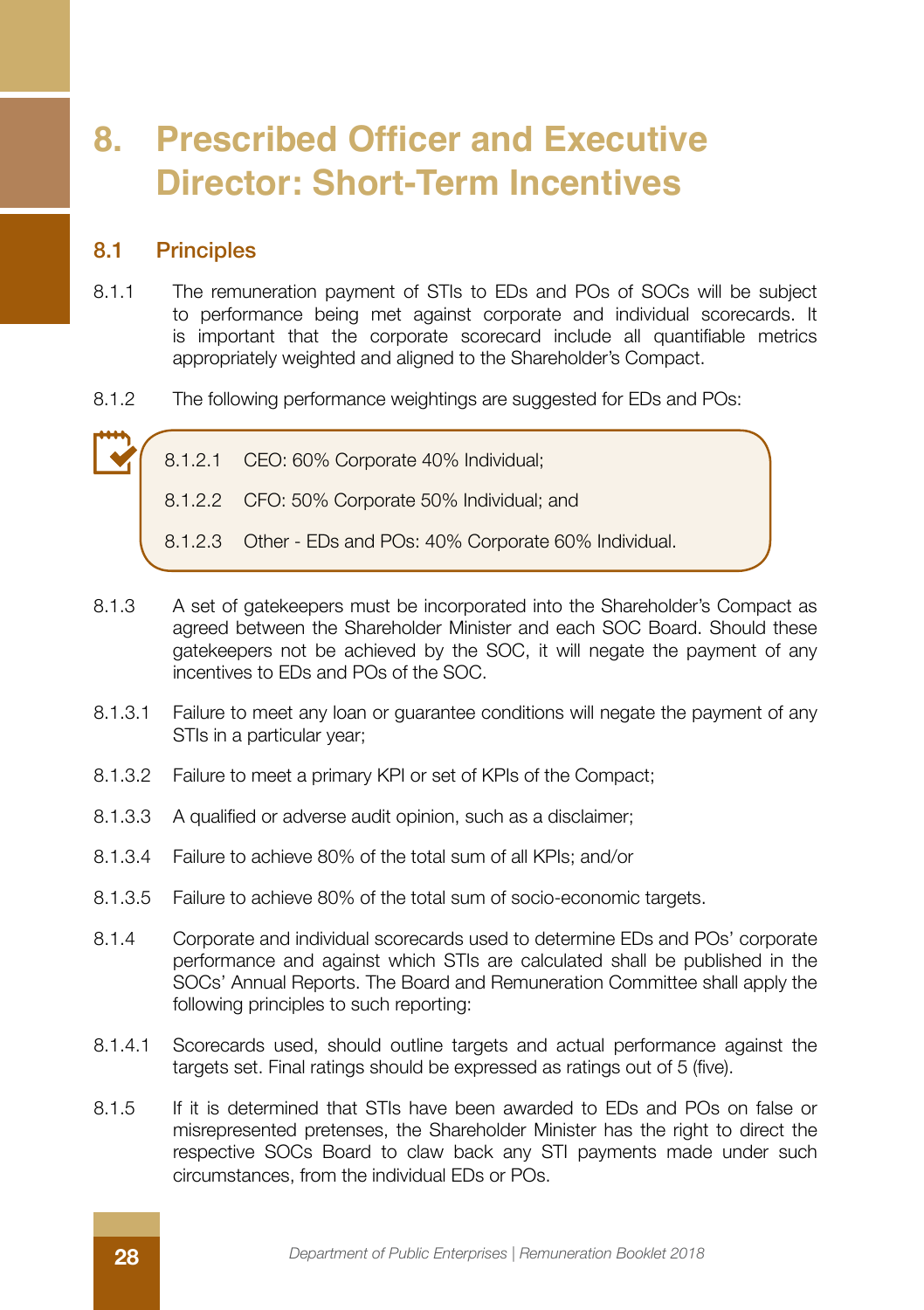#### 8.2 Setting Short - Term incentive levels

8.2.1 The Board and Remuneration Committee should apply the following principles when setting STI levels for the CEO, EDs and POs of a respective SOC:

|         | 8.2.1.1 Each SOC will determine an appropriate methodology to<br>calculate the incentive pool based on financial performance;                         |
|---------|-------------------------------------------------------------------------------------------------------------------------------------------------------|
|         | 8.2.1.2 Incentives must be expressed as a percentage of the employee's<br>total cost quaranteed package;                                              |
|         | 8.2.1.3 A weighted rating of 3 (three) against corporate and individual<br>scorecards will result in the payment of the on - target Incentive;<br>and |
| 8.2.1.4 | A weighted rating of 5 (five) against corporate and individual<br>scorecards will result on the payment of the maximum incentive.                     |

The table below provides a summary of the principles to determine short – term incentives for the CEO:

| <b>SOC Size</b> | On - target Incentive | <b>Maximum Incentive</b> |
|-----------------|-----------------------|--------------------------|
| Very Large      | 40%                   | 50%                      |
| Large           | 35%                   | 40%                      |
| Medium          | 30%                   | 30%                      |
| Small           | 25%                   | 25%                      |

The table below provides a summary of the principles to determine short – term incentives for EDs and POs:

| <b>SOC Size</b> | On - target Incentive | <b>Maximum Incentive</b> |
|-----------------|-----------------------|--------------------------|
| Very Large      | 35%                   | 45%                      |
| Large           | 30%                   | 35%                      |
| <b>Medium</b>   | 25%                   | 30%                      |
| Small           | 20%                   | 20%                      |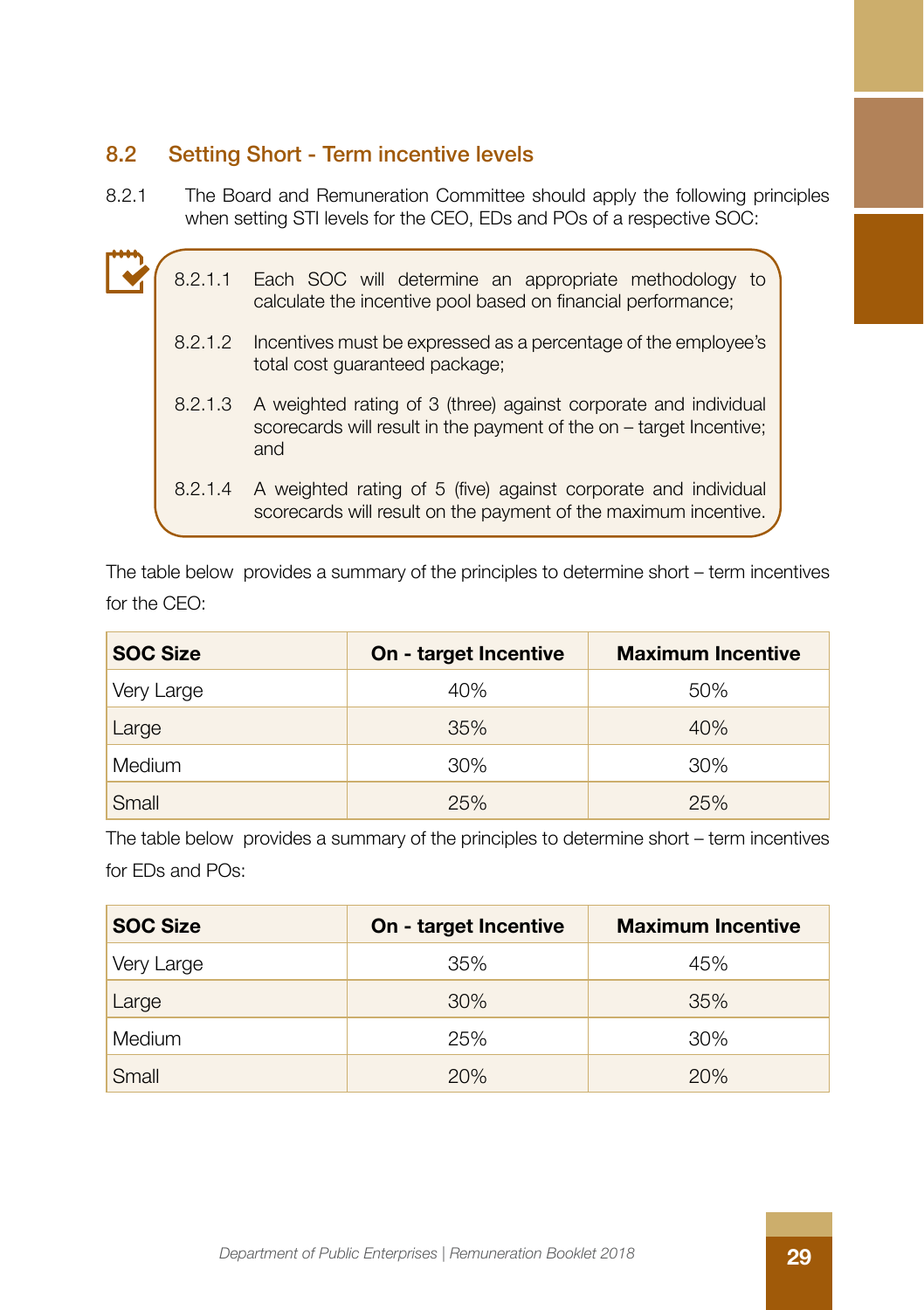## **9. Executive Officers and Executive Directors: Long - Term Incentives**

#### 9.1 Principles

 $\bullet$ 

- 9.1.1 The Board and remuneration committees of SOCs must ensure that the principle of "performance" orientation should take precedence and dominate in both the architecture of the LTI scheme and its implementation.
- 9.1.2 Board and remuneration committees should design full value LTI schemes rather than leveraged appreciation schemes.
- 9.1.3 The LTI cash settled scheme and no equity offers will be made to participants.
- 9.1.4 LTI scheme design should make provision for:
	- 9.1.4.1 A set of gatekeepers and/or modifiers must be stated explicitly in the remuneration policy of the SOC;
		- 9.1.4.2 Failure to meet any loan or guarantee conditions will negate new LTI allocations in a particular year, but will not affect the vesting of any units in that particular year; and
		- 9.1.4.3 The Board should monitor the implementation of strategic long term targets annually and make statements on its determination.
- 9.1.5 Annual incentive offers, which will start to vest from year three (3). Payment will be made in the following year (i.e. offers that vest in year 3 will be paid in year 4). Annual incentive offers should escalate at CPI or the applicable investment return, should the SOC decide to invest the funds;
- 9.1.5.1 Individual performance against scorecards, rather than the ED's or PO's mere status or level of employment, should determine the level of the LTI offer;
- 9.1.5.2 There should be no automatic "entitlement" to an LTI offer, resulting simply from being appointed to an ED's or PO's position of the SOC;
- 9.1.5.3 Organisational performance based on long term planning in terms of the SOC strategic intent or mandate and the annual Shareholder's Compact should determine the level and extent of vesting. Continued employment should not be considered as a performance metric.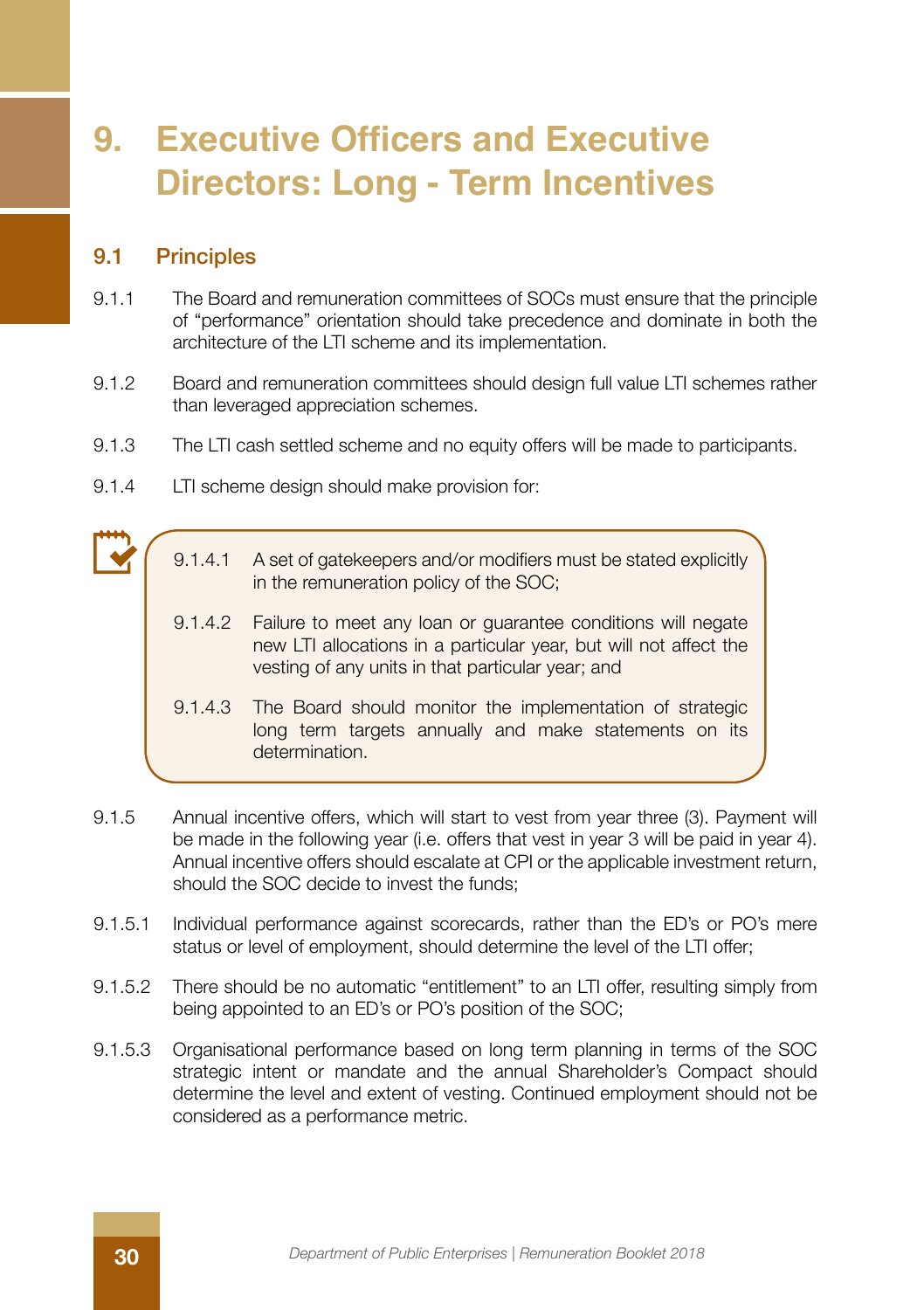9.1.6 Other than with prior Shareholder approval:

| 9.1.6.1 | The completion of a 5 year fixed term contract, subject to<br>annual performance review, should not accelerate vesting of<br>any LTI; and |
|---------|-------------------------------------------------------------------------------------------------------------------------------------------|
|         | 9.1.6.2 The Board and Remuneration Committee should not be<br>entitled to re-testing of performance criteria.                             |

9.1.7 Although the scorecard for LTIs will be similarly derived from the Shareholder's Compact, it should not replicate the scorecard designed for STIs. The LTI scorecard should focus on the long term strategic success rather than short term (annual) operational success of the respective SOC. Accordingly, although financial performance may have a significant weighting in the scorecard, prominence should also be given to those elements that address long-term sustainability of the SOC.

#### 9.2 Setting long - term target reward levels

- 9.2.1 The guiding principles in setting LTI reward levels should be:
	- 9.2.1.1 Pay for performance (STI plus LTI) at least equivalent to guaranteed (fixed) pay, of the respective PO or ED; and
		- 9.2.1.2 Within variable pay for performance, there should be a stronger orientation towards the long-term incentives, for the most senior levels of executive employment.
- 9.2.2 Implementation policy should employ the concept of target reward defined as the constant money value (expressed as percentage of total cost guaranteed package at the time of offer) of the targeted future accrual that will result from the incentive offer.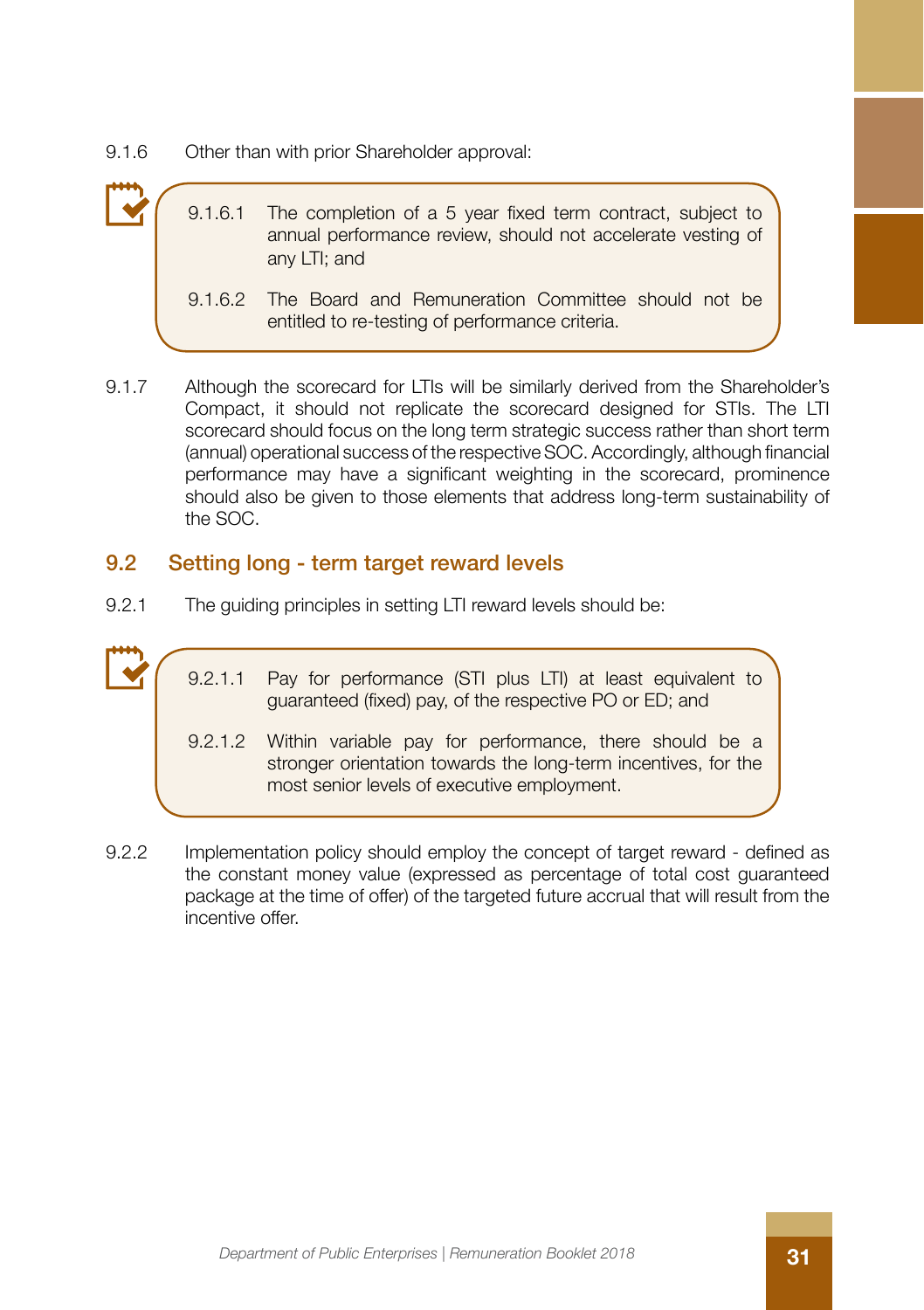9.2.3 The following table depicts the recommended LTI Target Reward in the context of the previously recommended STI percentages than with prior Shareholder approval:

| <b>SOC Size</b> | <b>LTI Target Reward for</b><br><b>CEO</b> | <b>LTI Target Reward for</b><br><b>EDs and POs</b> |
|-----------------|--------------------------------------------|----------------------------------------------------|
| Very Large      | 50%                                        | 30%                                                |
| Large           | 40%                                        | 20%                                                |
| Medium          | 30%                                        | 20%                                                |
| Small           | 20%                                        | 20%                                                |

### **10. Transitional arrangements**

- 10.1 Where there are existing contractual arrangements which are not in line with these principles, there should not be an adverse effect on such obligations.
- 10.2 At the expiry of an existing contract these principles should be applied in determining the remuneration terms in the event that reappointment occurs.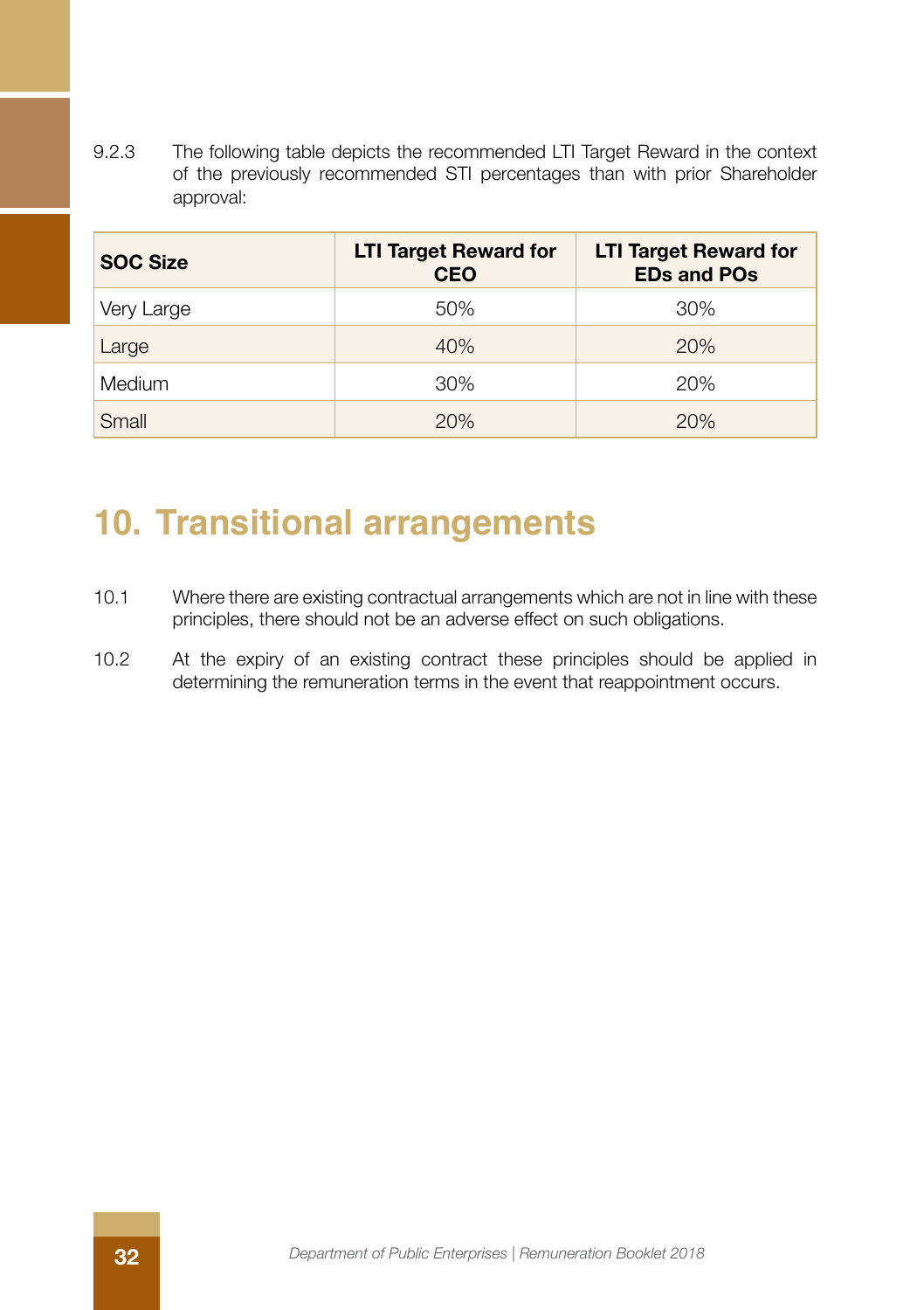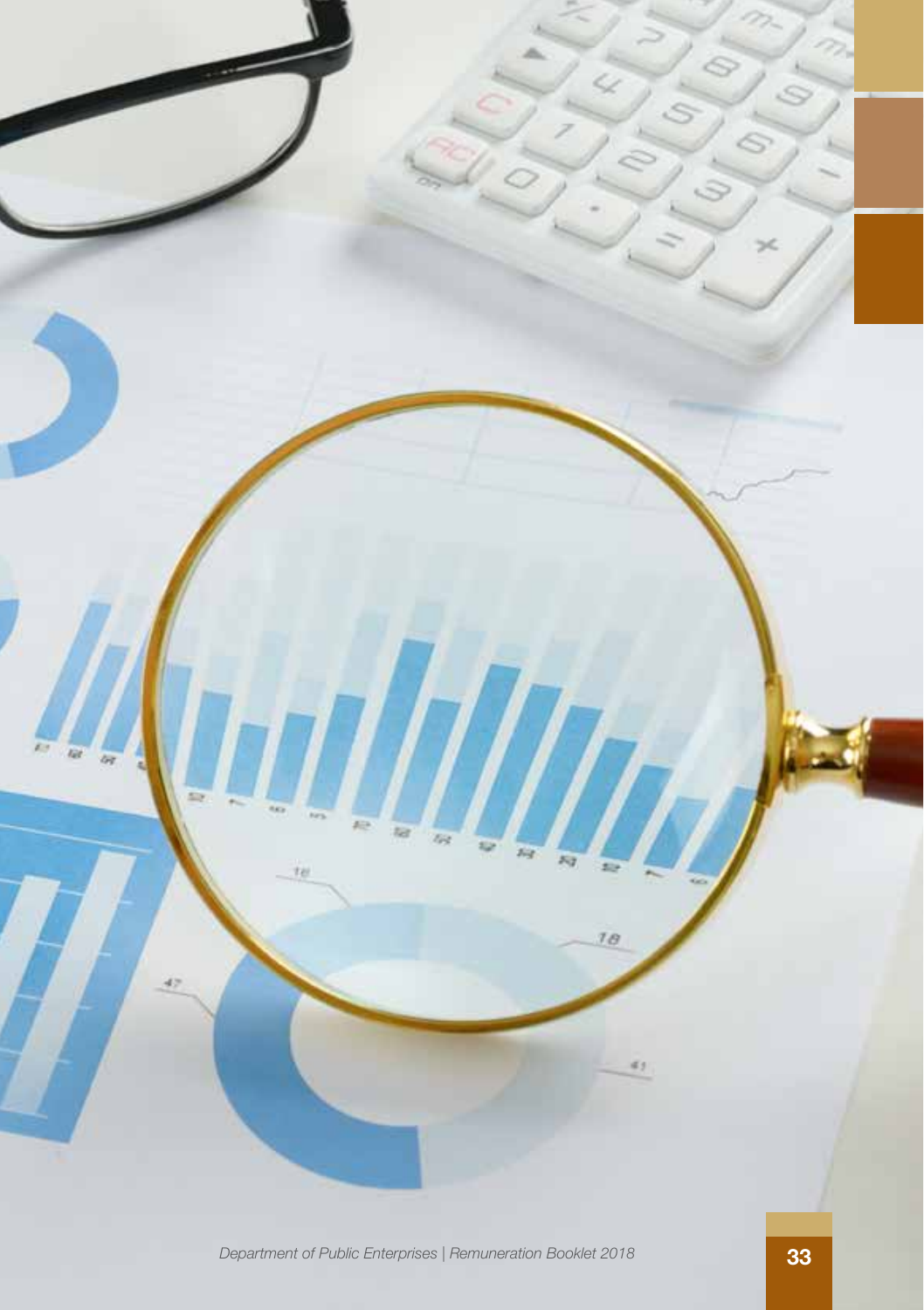## **ANNEXURE A: KING IV PRINCIPLES: REMUNERATION OF DIRECTORS AND SENIOR EXECUTIVES**

**Principle 14:** The Governing Body should ensure that the organisation remunerates fairly, responsibly and transparently so as to promote the achievement of strategic objectives and positive outcomes in the short, medium and long term.

#### Recommended Practices

#### *Remuneration Policy*

- 26. The Governing Body should assume responsibility for the governance of remuneration by setting the direction for how remuneration should be approached and addressed on an organisation-wide basis.
- 27. The governing body should approve policy that articulates and gives effect to its direction on fair, responsible and transparent remuneration.
- 28. The remuneration policy should be designed to achieve the following objectives:
	- a. To attract, motivate, reward and retain human capital.
	- b. To promote the achievement of strategic objectives within the organisation's risk appetite.
	- c. To promote positive outcomes.
	- d. To promote an ethical culture and responsible corporate citizenship.

**A**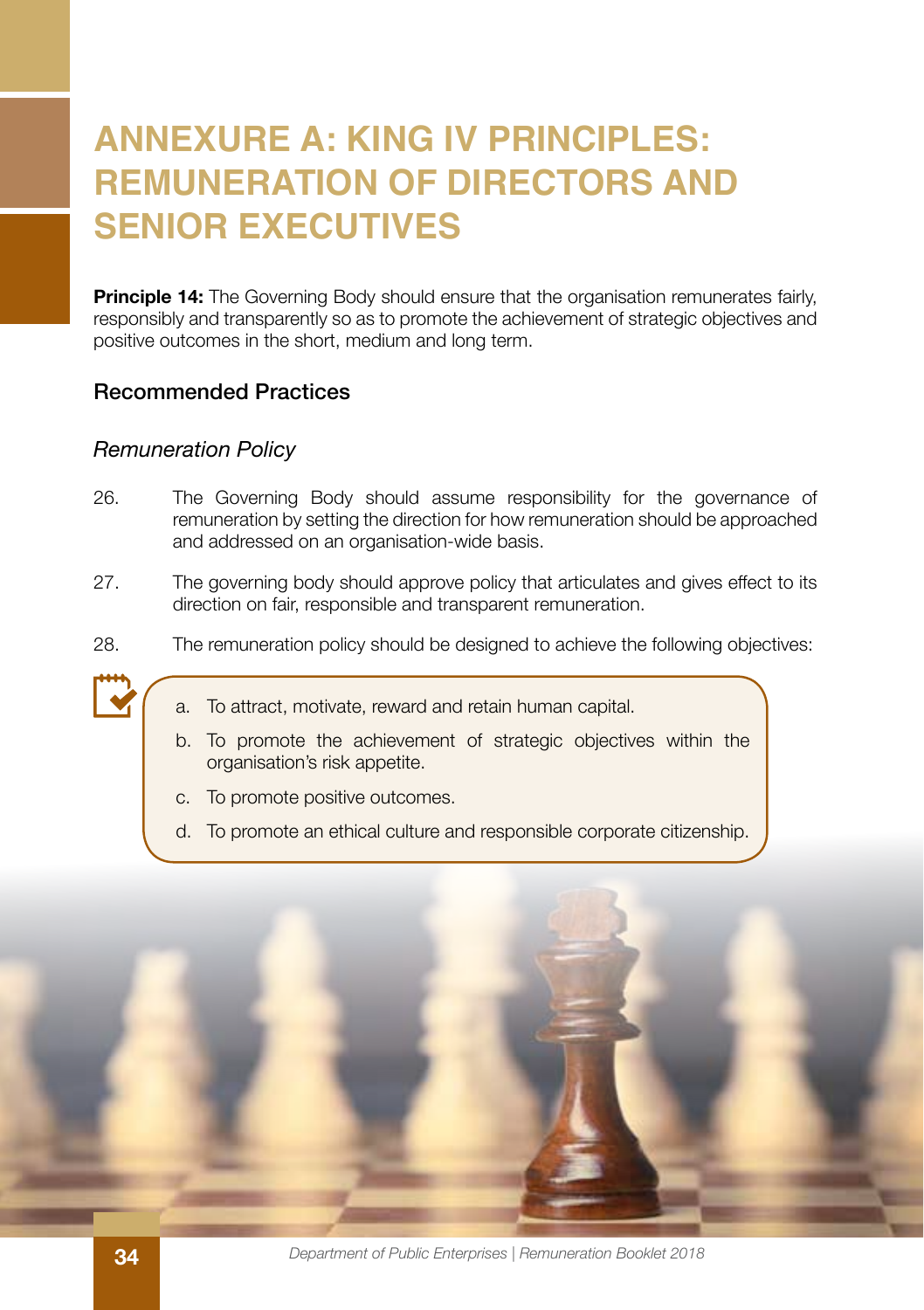- 29. The remuneration policy should address organisation-wide remuneration and include provision for the following, specifically:
	- a. Arrangement towards ensuring that the remuneration of executive management is fair and responsible in the context of overall employee remuneration in the organisation.
		- b. The use of the performance measures that support positive outcomes across the economic, social and environmental context in which the organisation operates; and/or all the capitals that the organisation uses or affects.
		- c. If the organisation is a company, the voting by the shareholders on the remuneration policy and implementation report, and for the implementation of related responding measures as outlined under Voting on the Remuneration below.
- 30. All elements of remuneration that are offered in the organisation and the mix of these should be set out in the remuneration policy, including:

| a. | base salary, including financial and non-financial benefits;                                                               |
|----|----------------------------------------------------------------------------------------------------------------------------|
| b. | variable remuneration, including short and long term incentives<br>and deferrals;                                          |
| C. | payments on termination of employment or office;                                                                           |
| d. | sign-on, retention and restraint payments;                                                                                 |
| е. | the provisions, if any, for pre-vesting forfeiture (malus) and<br>post-vesting for forfeiture (claw-back) of remuneration; |
| f. | any commissions and allowances; and                                                                                        |
| g. | the fees of non-executive members of the governing body.                                                                   |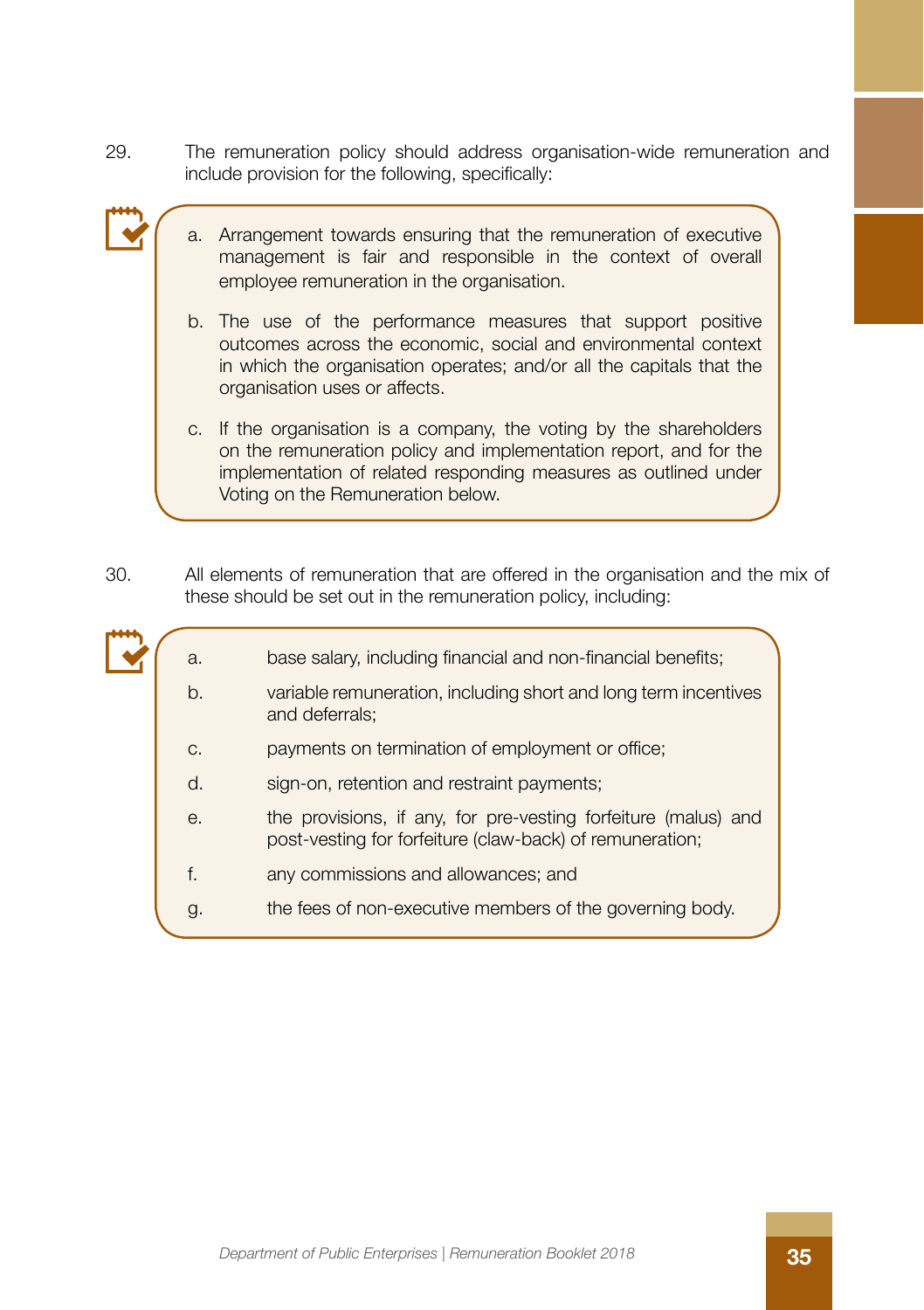31. The governing body should oversee that the implementation and execution of the remuneration policy achieves the objectives of the policy.

#### *Remuneration Report*

32. The governing body should ensure that remuneration is disclosed by means of a remuneration report in three parts:



a. A background statement.

- b. An overview of the main provisions of the remuneration policy.
- c. An implementation report which contains details of all remuneration awarded to individual members of the governing body and executive management during the reporting period.

#### *Background Statement*

33. The background statement should briefly provide context for remuneration considerations and decisions, with reference to:

a. internal and external factors that influenced remuneration;

- b. the most recent results of voting on the remuneration policy and the implementation report and the measures taken in response thereto;
- c. key areas of focus and key decisions taken by the remuneration committee during the reporting period, including any substantial changes to the remuneration policy;
- d. whether remuneration consultants have been used, and whether the remuneration committee is satisfied that they were independent and objective;
- e. the views of the remuneration committee on whether the remuneration policy achieved its stated objectives; and
- f. future areas of focus.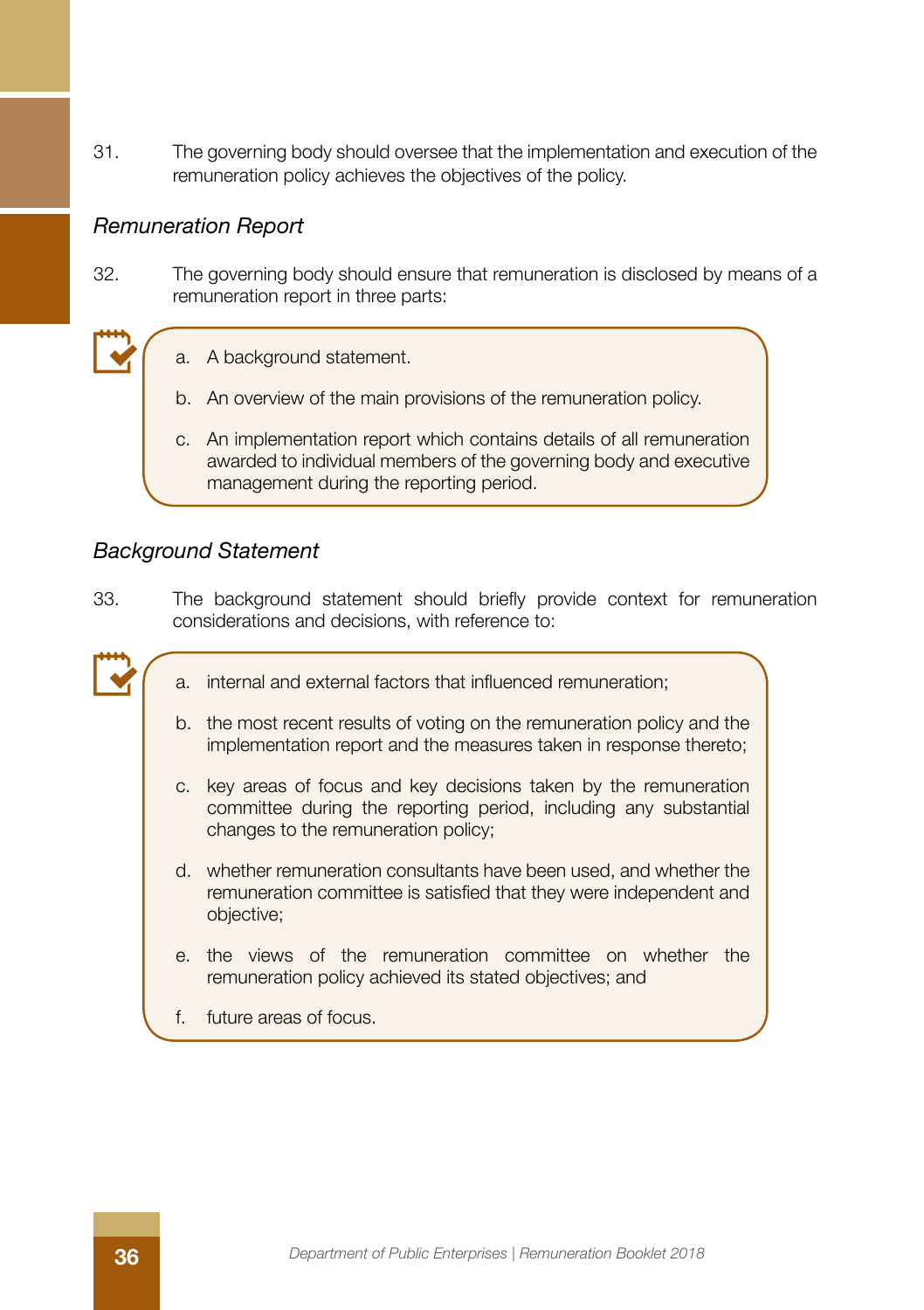#### *Overview of Remuneration Policy*

- 34. The overview of the main provisions of the remuneration policy should address the objectives of the policy and the manner in which the policy seeks to accomplish these. The overview should include the following:
	- a. The remuneration elements and design principles informing the remuneration arrangements for executive management and, at a high level, for other employees.
	- b. Details of any obligations in executive employment contracts which could give rise to payments on termination of employment or office.
	- c. A description of the framework and performance measures used to assess the achievement of strategic objectives and positive outcomes, including the relative weighting of each performance measure and the period of time over which it is measured.
	- d. An illustration of the potential consequences on the total remuneration for executive management, on a single, total figure basis, of applying the remuneration policy under the minimum, on-target and maximum performance outcomes.
	- e. An explanation of how the policy addresses fair and responsible remuneration for executive management in the context of overall employee remuneration.
	- f. The use and justification of remuneration benchmarks.
	- g. The basis for the setting of fees for non-executive directors.
	- h. A reference to an electronic link to the full remuneration policy for public access.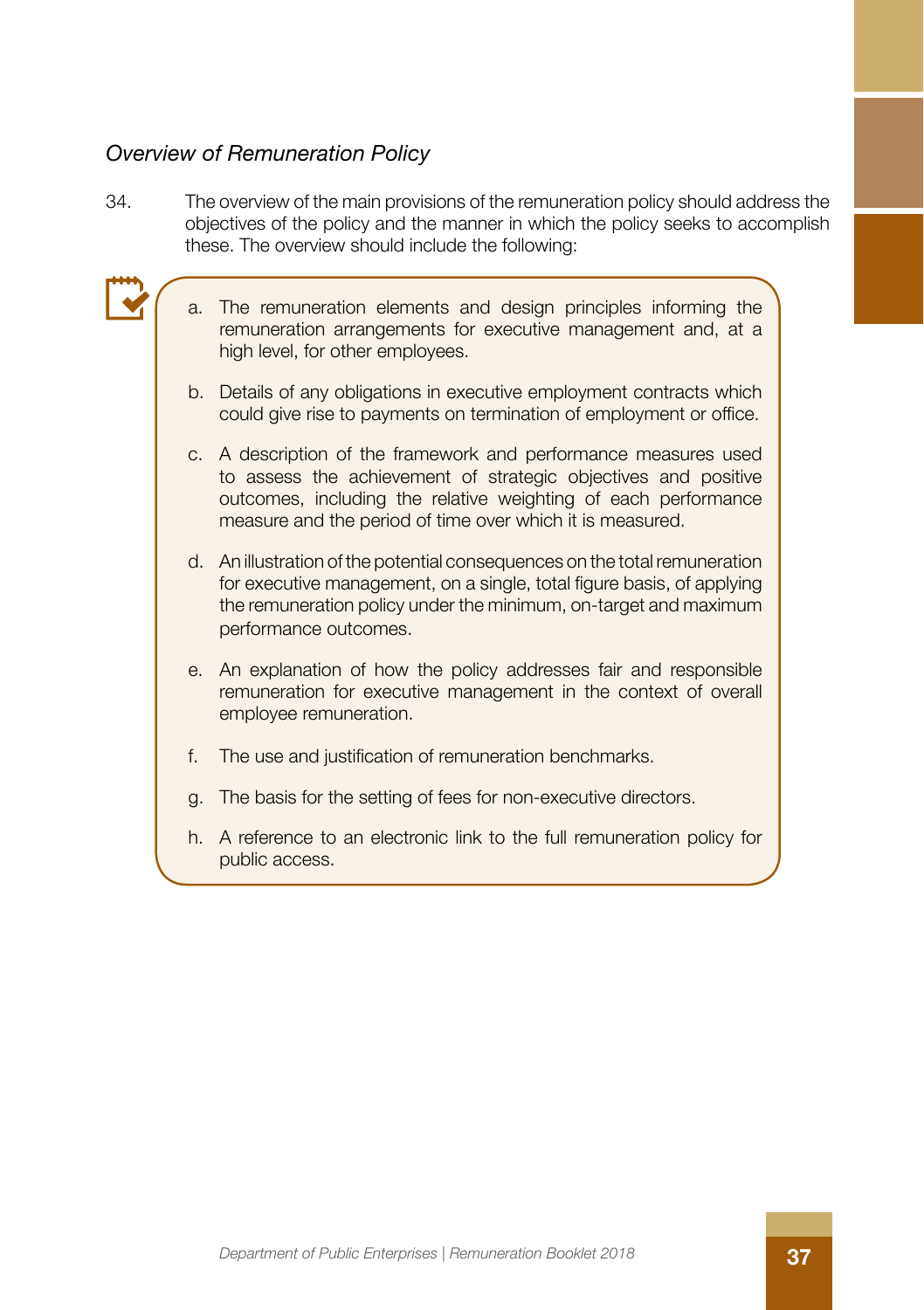#### *Implementation Report*

35. The implementation report, which includes the remuneration disclosure in terms of the Companies Act, should reflect the following:

- a. The remuneration of each member of executive management, which should include in separate tables:
- i. a single, total figure of remuneration, received and receivable for the reporting period, and all the remuneration elements that it comprises, each disclosed at fair value;
- ii. the cash value of all awards made under variable remuneration incentive schemes in the current and prior years that have not yet vested, including the number of awards; the value at the end of the reporting period; and
- iii the cash value of all awards made under variable remuneration incentive schemes that were settled during the reporting period.
- b. An account of the performance measures used and the relative of ( weighting of each), as a result of which awards under variable remuneration incentive schemes have been made, including: the targets set for the performance measures and the corresponding value of the award opportunity; and for each performance measure, how the organisation and executive managers, individually, performed against the set targets.
- c. Separate disclosure of, and reasons for, any payment made on termination of employment or office.
- d. A statement regarding compliance with, and any deviations from the SOC remuneration policy (bearing in mind that there will be no deviation without approval from the principles contained in this Guide).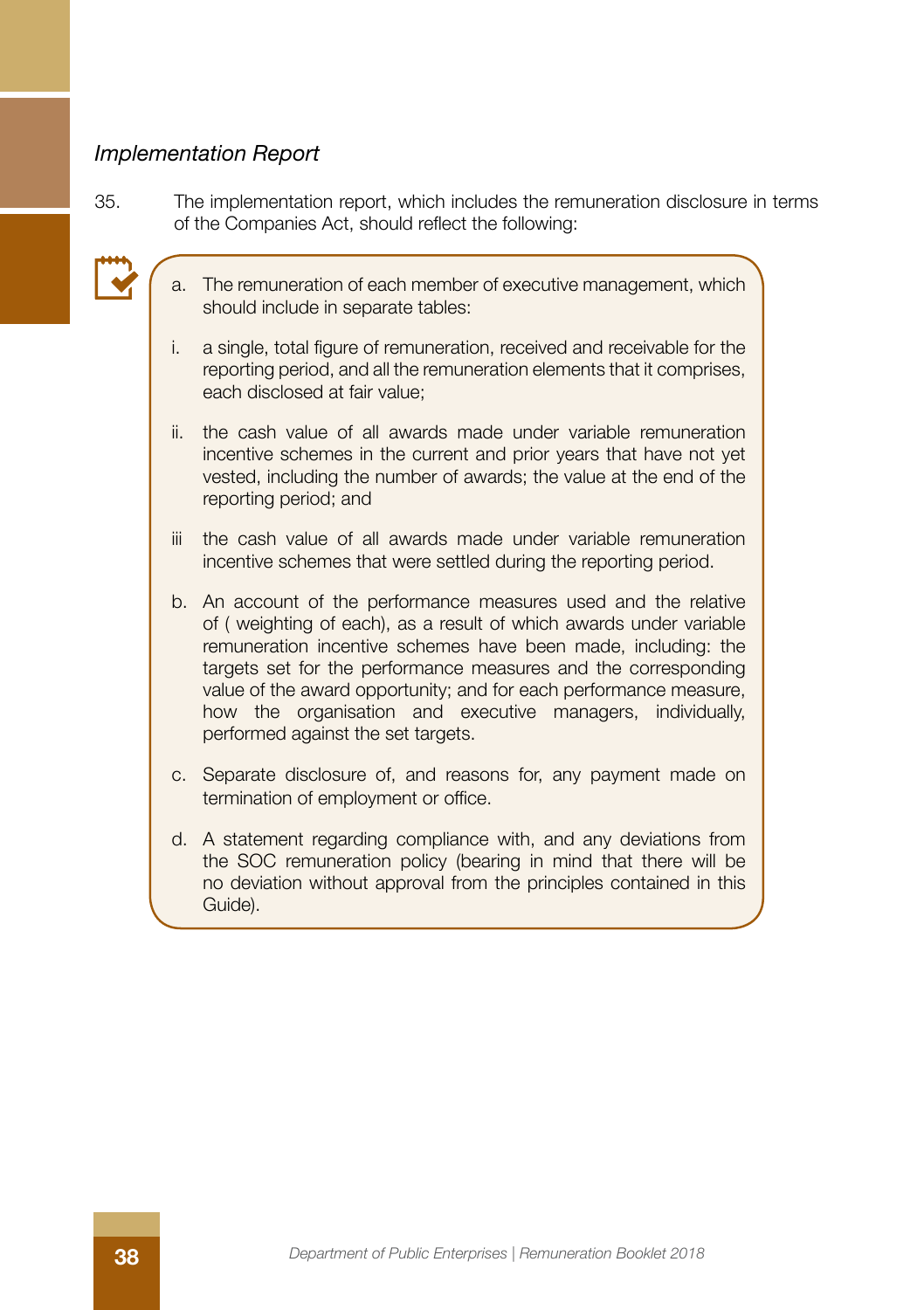#### *Voting on Remuneration (only applicable to companies)*

- 36. In terms of the Companies Act, fees for non-executive directors for their services as directors must be submitted for approval by special resolution by the Shareholder within the two years preceding payment.
- 37. The remuneration policy and the implementation report should be tabled every year for non-binding advisory votes by shareholders at the AGM.
- 38. The remuneration policy should record the measures that the board commits to take in the event that either the remuneration policy or the implementation report, or both have been voted against by 25% or more of the voting rights exercised. Such measures should provide for taking steps in good faith and with the best reasonable effort towards the following at a minimum:
	- a. An engagement process to ascertain the reasons for the dissenting votes.
	- b. Appropriately addressing legitimate and reasonable objections and concerns raised, which may include amending the remuneration policy, or clarifying or adjusting remuneration governance and/or processes.
- 39. In the event that either the remuneration policy or the implementation report, or both were voted against by 25% or more of the voting rights exercised, the following should be disclosed in the background statement of the remuneration report succeeding the voting:
- 
- a. with whom the company engaged, and the manner and form of engagement to ascertain the reasons for dissenting votes; and
- b. the nature of steps taken to address legitimate and reasonable objections and concerns.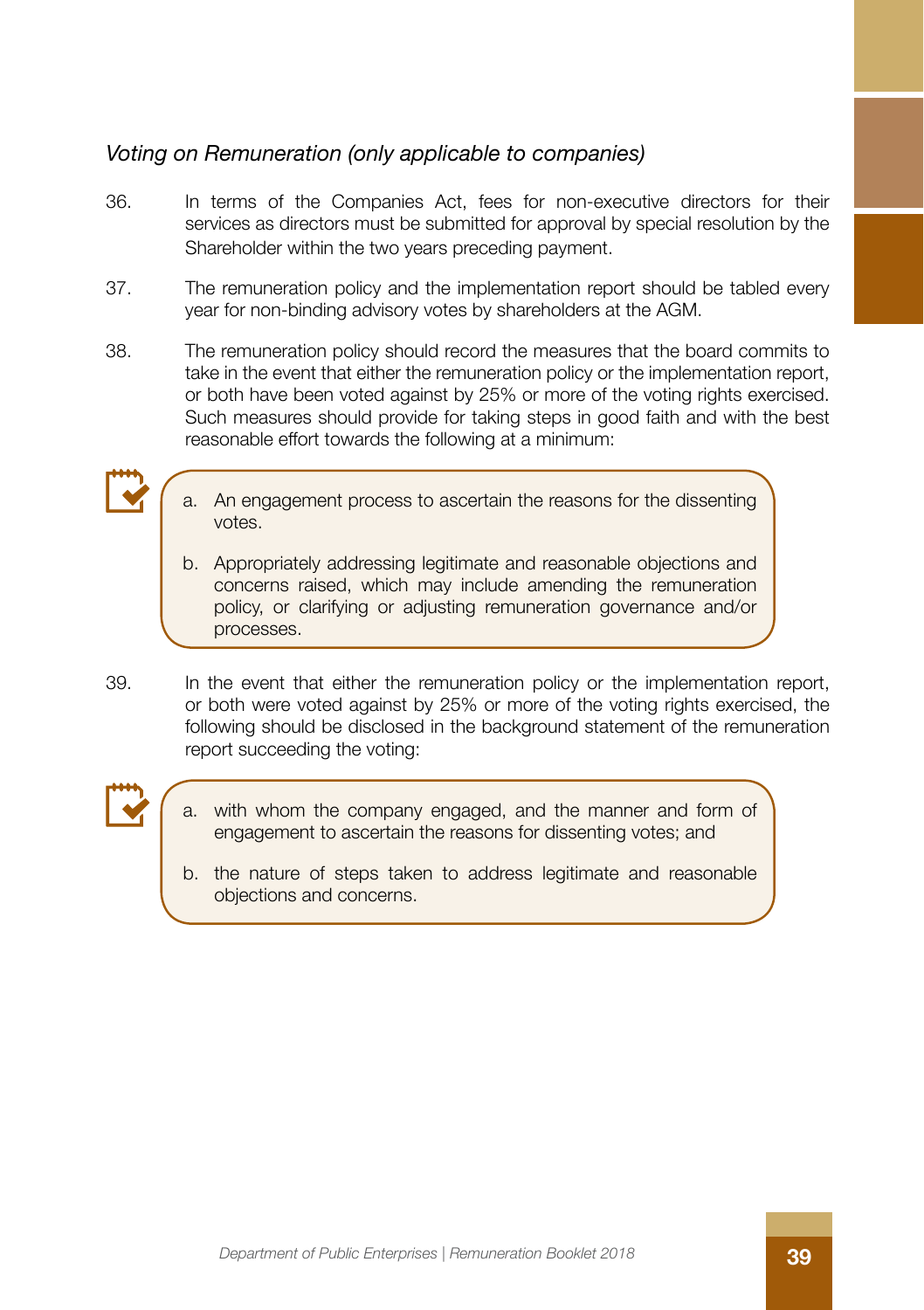## **NOTES**